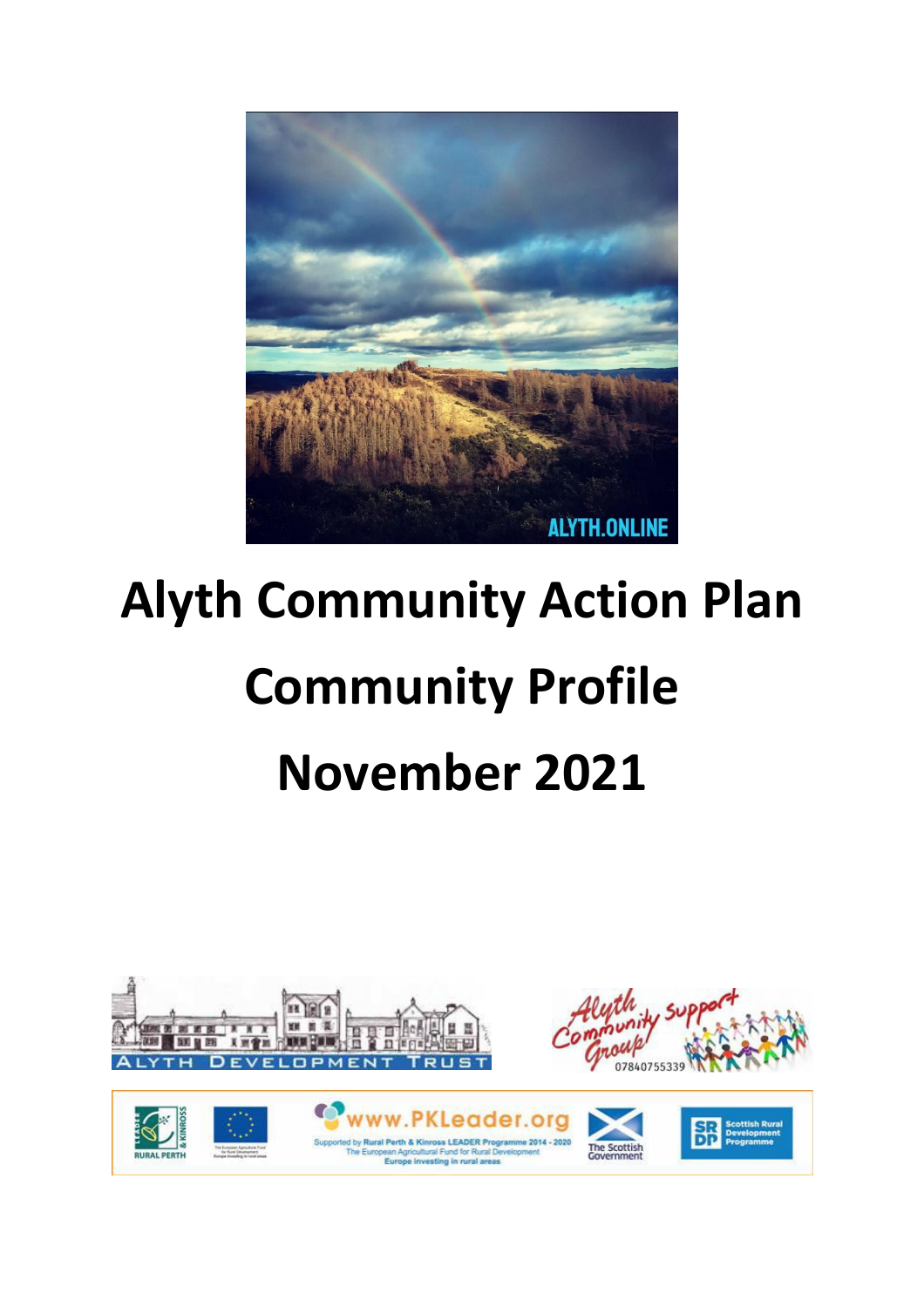# **Contents**

| Acknowledgements                    | p.3  |
|-------------------------------------|------|
| Introduction                        | p.4  |
| Overview of Alyth                   | p.6  |
| Population                          | p.7  |
| Housing                             | p.8  |
| <b>Employment and Local Economy</b> | p.10 |
| <b>Education and Childcare</b>      | p.14 |
| <b>Health and Care</b>              | p.16 |
| Community                           | p.17 |
| <b>Sports and Recreation</b>        | p.21 |
| Heritage                            | p.23 |
| Local Environment                   | p.25 |
| <b>Traffic and Transport</b>        | p.27 |
| Police and Emergency Services       | p.29 |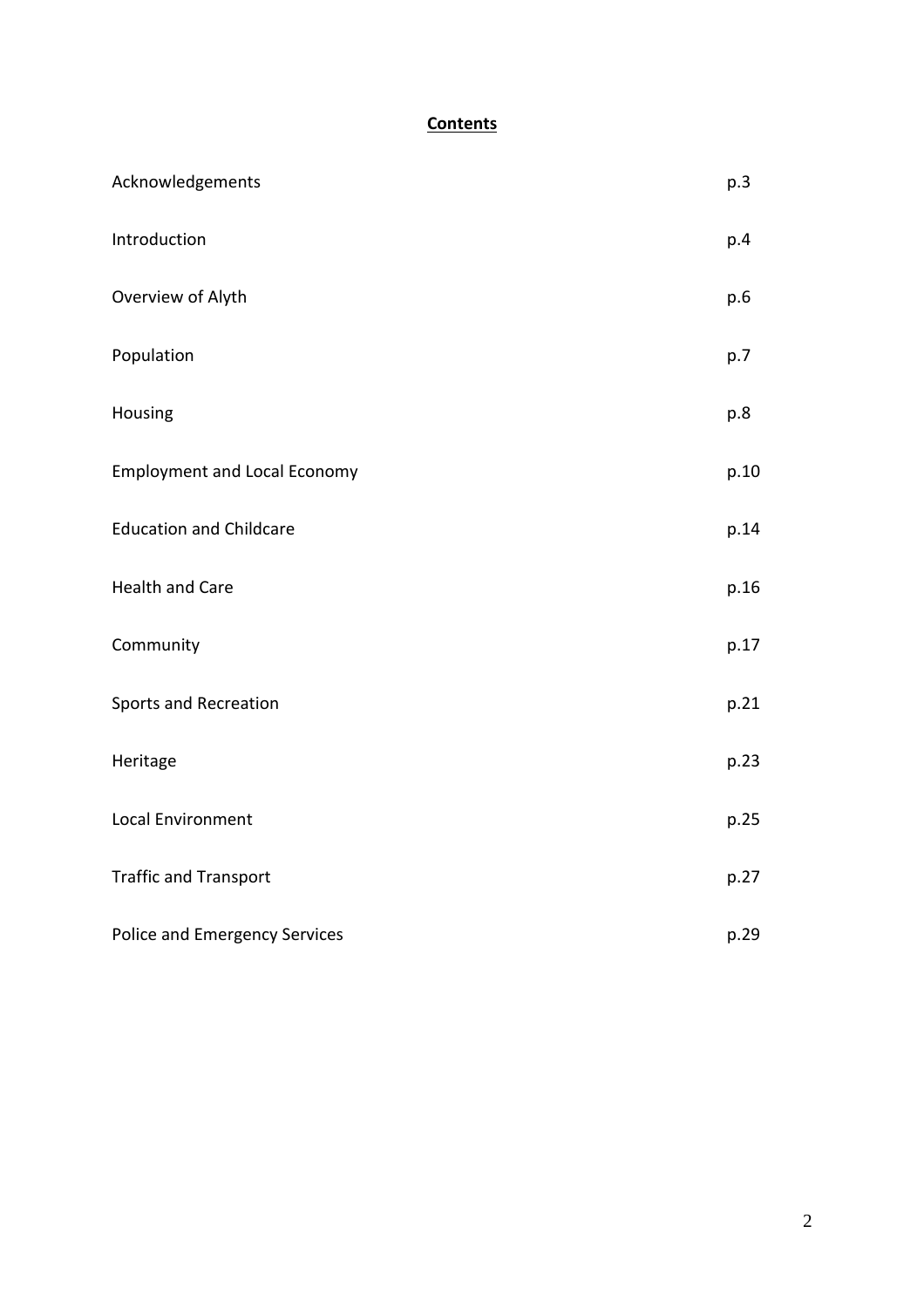# **Acknowledgements**

Thank you to the Alyth Development Trust, the Alyth Community Support Group and the Community Action Plan Steering Group volunteers for their support during this process. Funding for this work has been provided by LEADER. $1$  The cover photograph has been provided by Steve Taylor.<sup>2</sup>

 $^1$  This report is in line with Community Profile templates provided by Star Development

<sup>2</sup> Taylor, S., 2021. *View From The Top of Alyth Hill* [accessed 6 December 2021]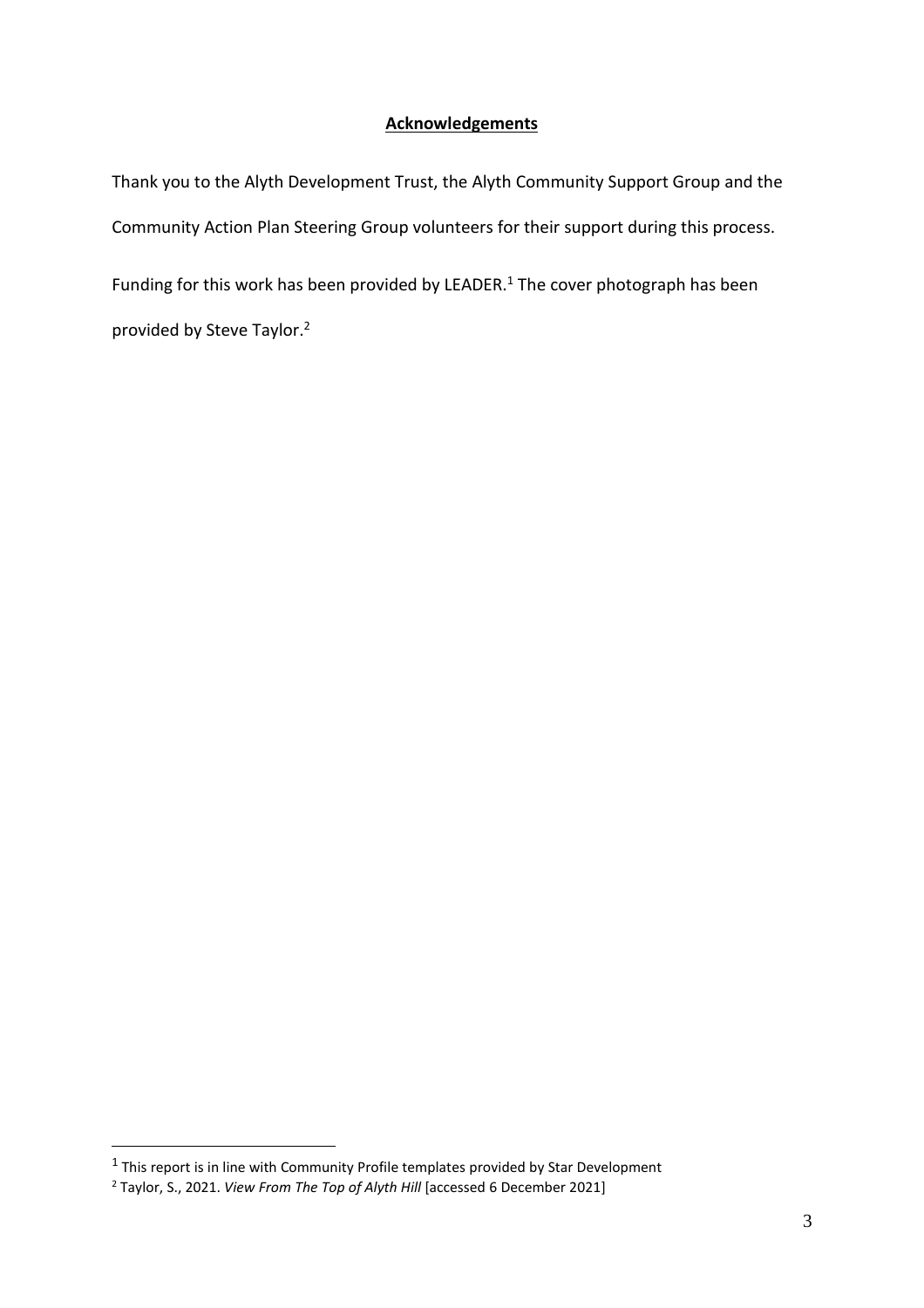# **Introduction**

# **Community Profile**

This Profile has been produced to give an insight into Alyth and the surrounding area. It documents the facts and figures about the area which were collected from a variety of sources which includes, but is not limited to:

- Census Data (2011 Census, 2016 and 2019 estimates)
- Community Insights
- Statistics.gov.scot
- Public Health Scotland
- Understanding Scottish Places
- Perth & Kinross Council

The profile also benefits from local knowledge of the area derived from our extensive engagement process.

# **Data Limitations**

As a consequence of COVID-19, the census for 2021 was not carried out. This has resulted in key data regarding Alyth being a decade out of date. A 2001/2011 comparison would not be representative of Alyth today. As such, this profile will be a living document which will be updated with comparative data following the next census (March 20<sup>th</sup> 2022). This will impact Population, Housing and Employment sections of the profile.

# **Community Action Plan (CAP)**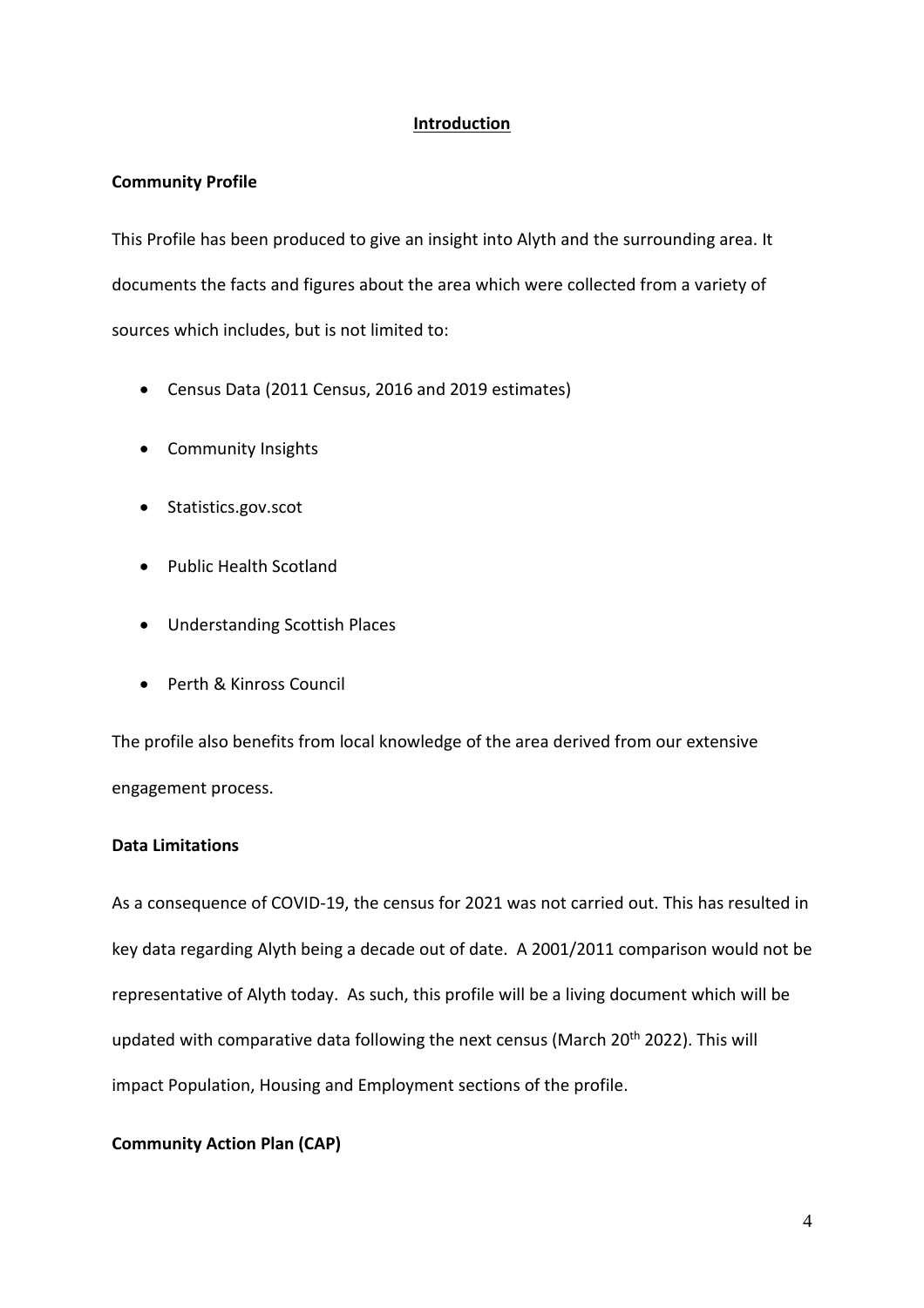The Community Profile has been prepared following extensive research and community engagement. It will help to inform Alyth's CAP, 2021-2026. It should be noted that the CAP is the beginning point of an ongoing conversation regarding how to make Alyth a better place to live, work and visit. The CAP is a collaborative project between Alyth Development Trust and the Alyth Community Support Group in partnership with other groups and individuals associated with the town. This process has been driven by the Community Connector with support from the CAP Steering Group<sup>3</sup>. In addition to the Profile, community engagement methods included:

- Community Views Survey
- Young People's Survey
- Children's Survey
- Community Event
- Stakeholder Interviews
- Focus Groups/Social Media Engagement
- Pop-up Stalls/Travelling Tea Party

# **The CAP will demonstrate**:

- What the community is like now
- The community's vision for the future
- The themes and projects that the community would like to see taken forward

<sup>&</sup>lt;sup>3</sup> The CAP Steering Group is made up of a cross-section of members from Alyth's community.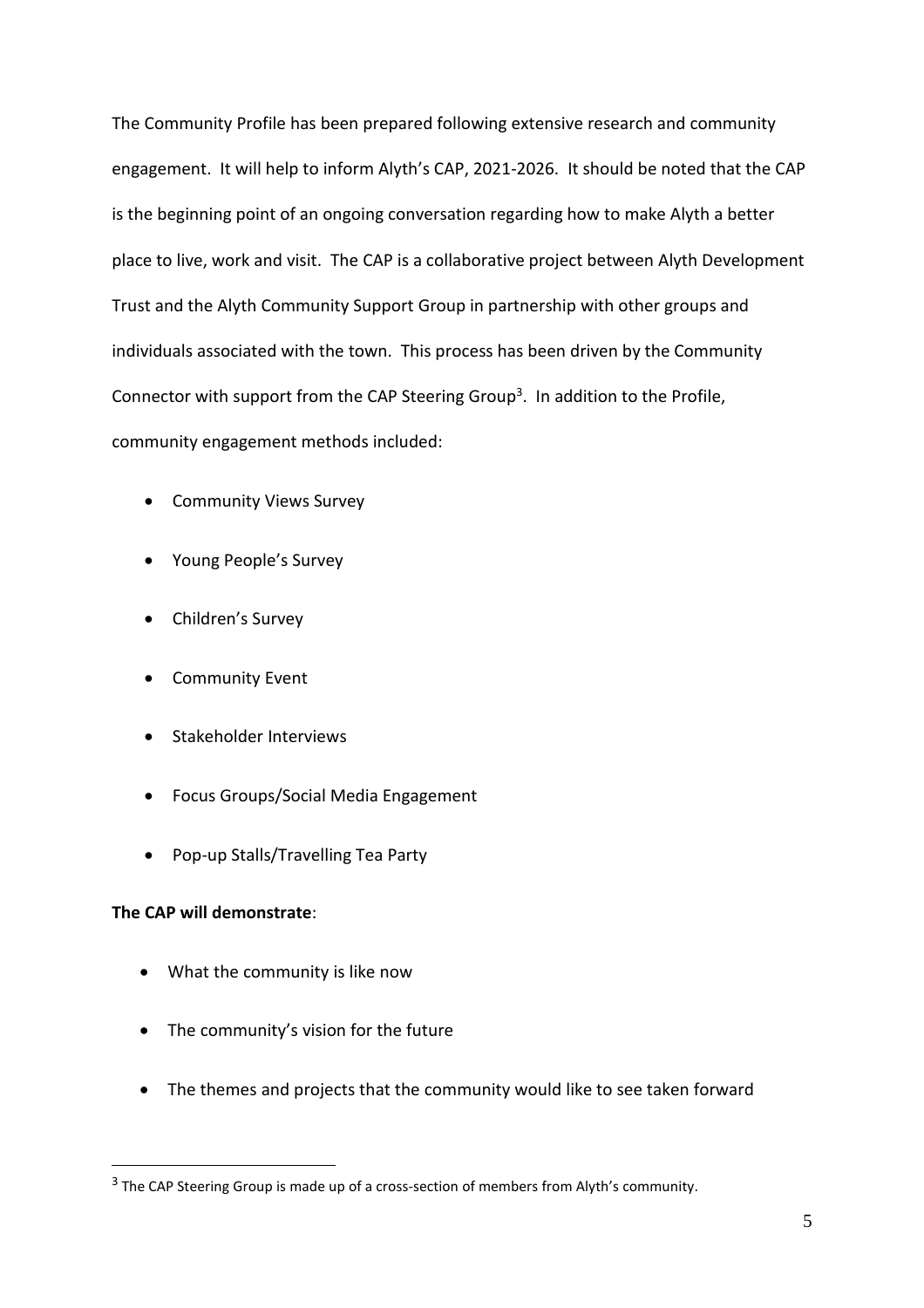• How we can make it happen

# **Overview of Alyth**

The area covered by the Community Profile is the Community Council area of Alyth<sup>4</sup>. This encompasses the hamlet of New Alyth. Combined with a handful of smaller hamlets and steadings, Alyth has a population of just over 3000.



Alyth is a town in Perth & Kinross, Scotland, 5 miles (8 kilometres) northeast

of Blairgowrie and about 17 miles northwest of Dundee.

First mentioned by name in a 12<sup>th</sup>-century royal charter of William the Lion, Alyth for many centuries was an important market town. Another royal charter in 1488, from James III of Scotland granted Alyth the status of Burgh of Barony entitled to stage markets and fairs.

<sup>4</sup> "Statistics.Gov.Scot."[n.d.]. *Gov.Scot* <https://statistics.gov.scot/atlas/resource?uri=http%3A%2F%2Fstatistics .gov.scot%2Fid%2Fstatistical-geography%2FS02002246&inactive=false> [accessed 3 November 2021]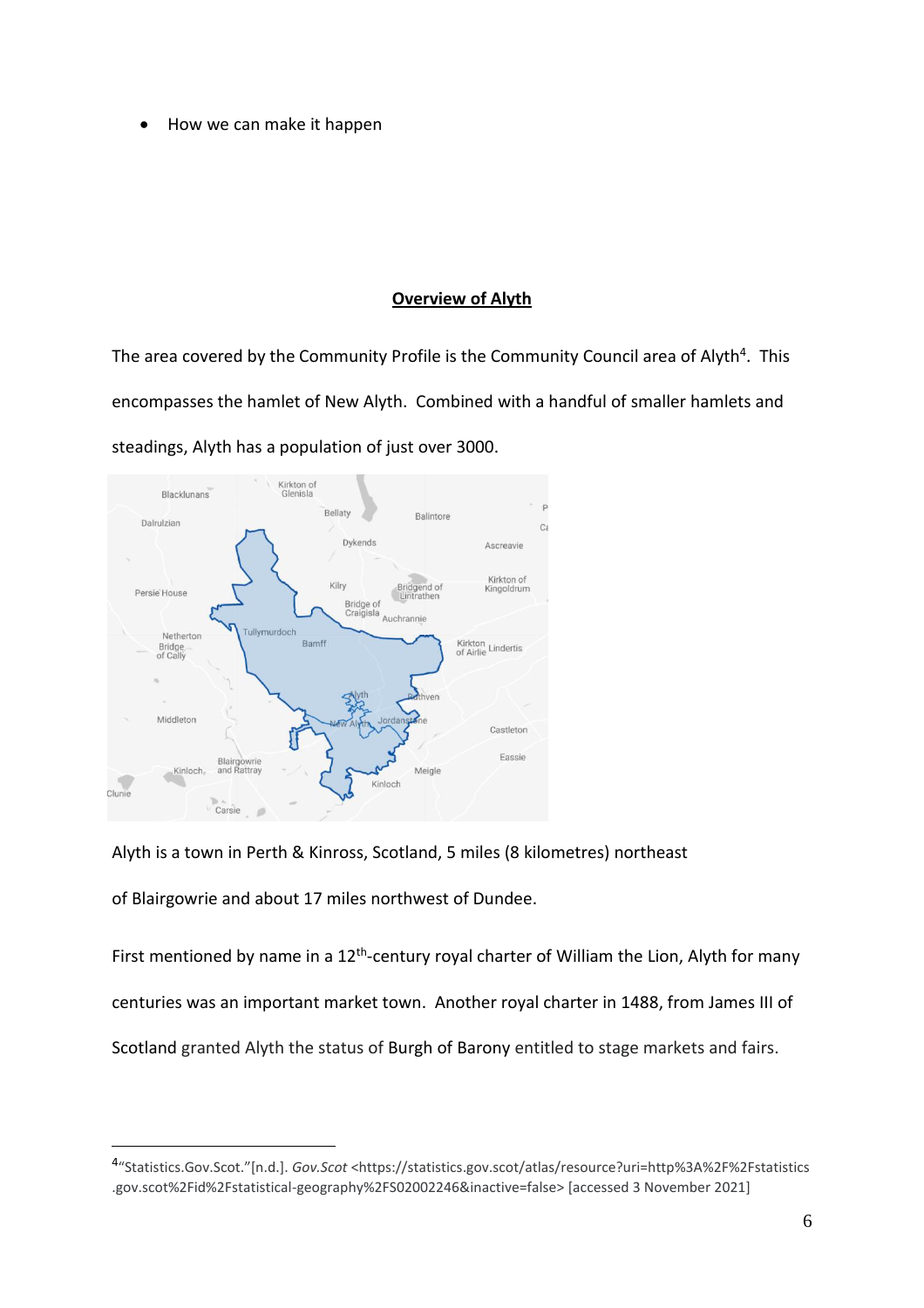Today, industry has largely gone, but Alyth retains many shops and businesses serving the local area. The town has one of only two museums in Perthshire outside Perth, as well as a flourishing community of artists and a growing tourism economy.<sup>5</sup>

# **Population**

The table below details the population estimates for Alyth. The last official census was conducted in 2011. Figures for 2016 and 2019 are mid-year estimates $6$ .

|              | Alyth |      |      | <b>Perth &amp; Kinross</b> |         |         | <b>Scotland</b> |           |           |  |
|--------------|-------|------|------|----------------------------|---------|---------|-----------------|-----------|-----------|--|
|              | 2011  | 2016 | 2019 | 2011                       | 2016    | 2019    | 2011            | 2016      | 2019      |  |
| <b>Total</b> | 3037  | 3031 | 3039 | 146,850                    | 150,680 | 151,950 | 5,299,900       | 5,404,700 | 5,463,300 |  |
| Age 0-15     |       |      | 480  | 25,107                     | 24,514  | 24,312  | 916,103         | 915,917   | 921,397   |  |
| Age 16-64    |       |      | 1746 | 91,903                     | 92,250  | 92,689  | 3,487,433       | 3,489,931 | 3,497,758 |  |
| Age 65+      |       |      | 813  | 29,840                     | 33,916  | 34,949  | 896, 364        | 998,852   | 1,044,145 |  |

<sup>5</sup> [Section paraphrased and edited from Alyth Wikipedia] "Alyth," *Wikipedia, The Free Encyclopedia* <https://en.wikipedia.org/w/index.php?title=Alyth&oldid=1055620542> [accessed 30 October 2021]

<sup>6</sup> "Statistics.Gov.Scot."[n.d.]. *Gov.Scot* <https://statistics.gov.scot/atlas/resource?uri=http%3A%2F%2Fstatistics .gov.scot%2Fid%2Fstatistical-geography%2FS02002246&inactive=false> [accessed 3 November 2021]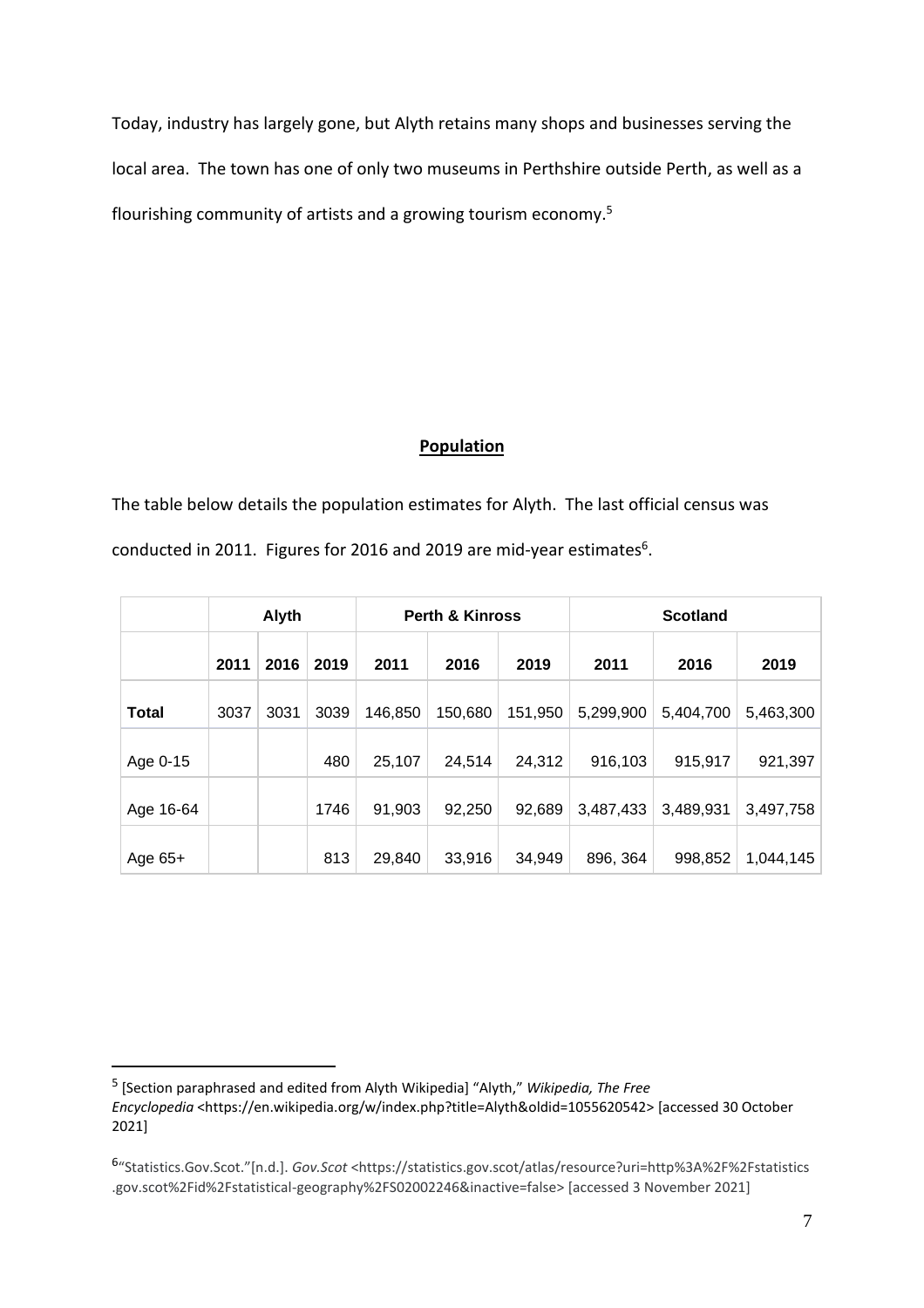As of 2019, under-16s make up around 15.8% of Alyth's population. By way of comparison, under-16s comprise 16.1% of the population in Perth & Kinross, and just over 16.9% of the population of Scotland. Therefore, the population of 0-15 year olds is over 1% lower than the national average. Around 57.4% of Alyth's population are of working age. For Perth & Kinross and Scotland, the figures are 61% and 64% respectively. As such, the population of 16-64-year-olds in Alyth is almost 7% below the average for Scotland. Finally, over-65s represent around 26% of Alyth's population. This figure is just under 23% for Perth & Kinross and just over 19% for Scotland as a whole. As such, the percentage of over-65s in Alyth is approximately 7% higher than the national average.

# **Housing**

As of 2020, there are an estimated 1,524 homes in Alyth. This is an increase of 23 homes since  $2014<sup>7</sup>$ .

The following subcategories are as per the 2011 census.<sup>8</sup>

<sup>&</sup>lt;sup>7</sup> "Statistics.Gov.Scot : Http://Statistics.Gov.Scot/Data/Dwellings-Council-Tax/Year/2020/S02002246/Council-Tax-Band/Total-Dwellings/Dwellings/Count."

<sup>[</sup>n.d.]. *Gov.Scot* <https://statistics.gov.scot/resource?uri=http%3A%2F%2Fstatistics.gov.scot%2Fdata%2Fdwelli ngs-council-tax%2Fyear%2F2020%2FS02002246%2Fcouncil-tax-band%2Ftotal-

dwellings%2Fdwellings%2Fcount> [accessed 3 November 2021]

<sup>8</sup> [OCSI], and [HACT]. 2021. *Community Insight Profile for 'CAP Alyth' Area*, pp. 22–23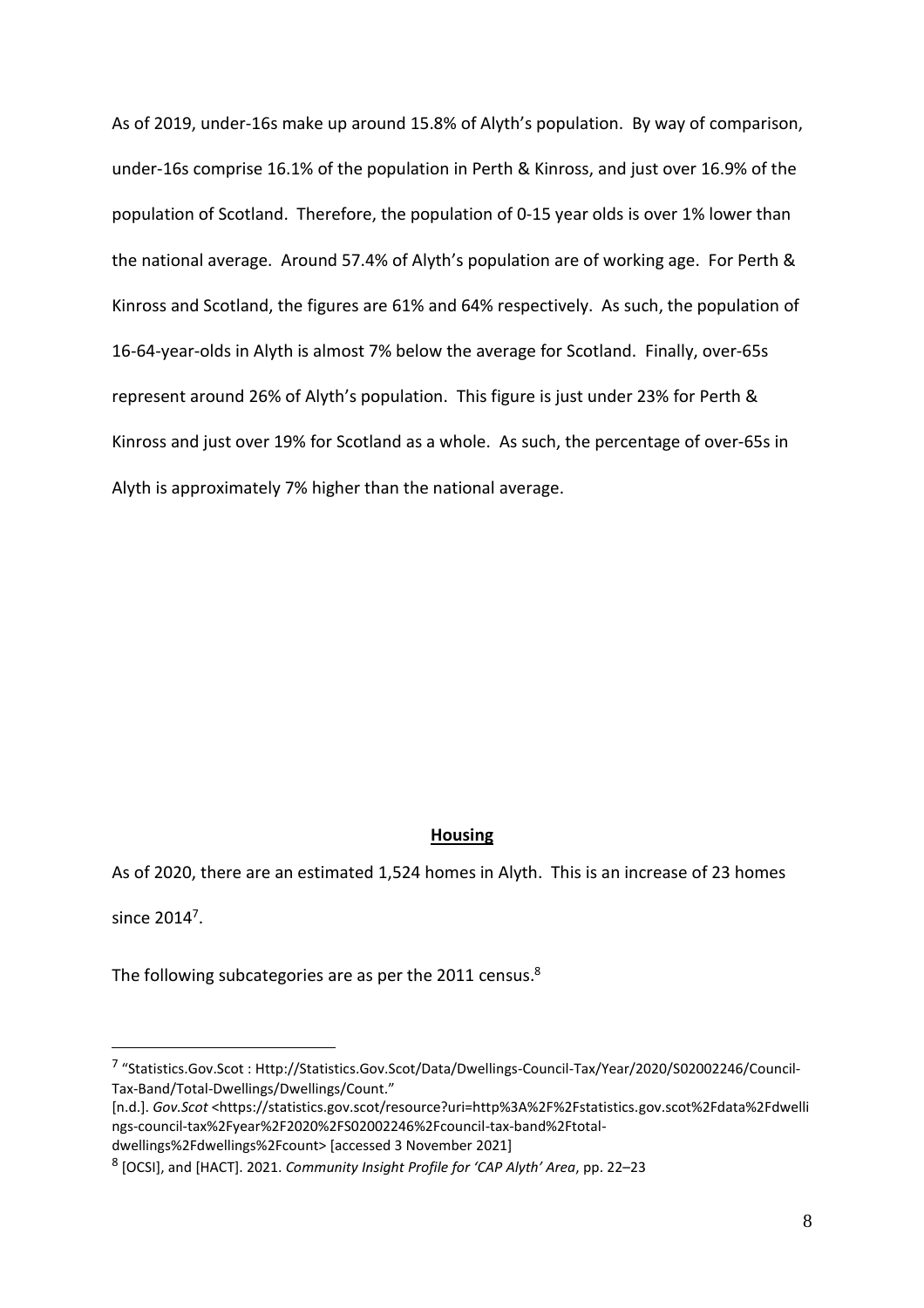# **Housing Tenure**

| Owner-occupied                                                      | Owner-occupied: owned<br>outright                 | Owner-occupied: owned with<br>mortgage or loan |  |  |
|---------------------------------------------------------------------|---------------------------------------------------|------------------------------------------------|--|--|
| 905                                                                 | 516                                               | 384                                            |  |  |
|                                                                     |                                                   |                                                |  |  |
| Owner-occupied: shared<br>ownership                                 | Social rented households                          | <b>Rented from Council</b>                     |  |  |
| 05                                                                  | 281                                               | 200                                            |  |  |
| <b>Rented from Housing</b><br><b>Association or Social Landlord</b> | Rented from private landlord or<br>letting agency | Other rented dwellings                         |  |  |
| 81                                                                  | 172                                               | 53                                             |  |  |
| Source: Census 2011                                                 |                                                   |                                                |  |  |

# **Housing Type**



Figure: Dwellings type breakdown Source: National Records of Scotland 2017/Census 2011

Based on the above statistics, most houses in Alyth (905) are owned either outright or via mortgage. 506 homes are rented. As of 2018-2019, there were 315,625 local authority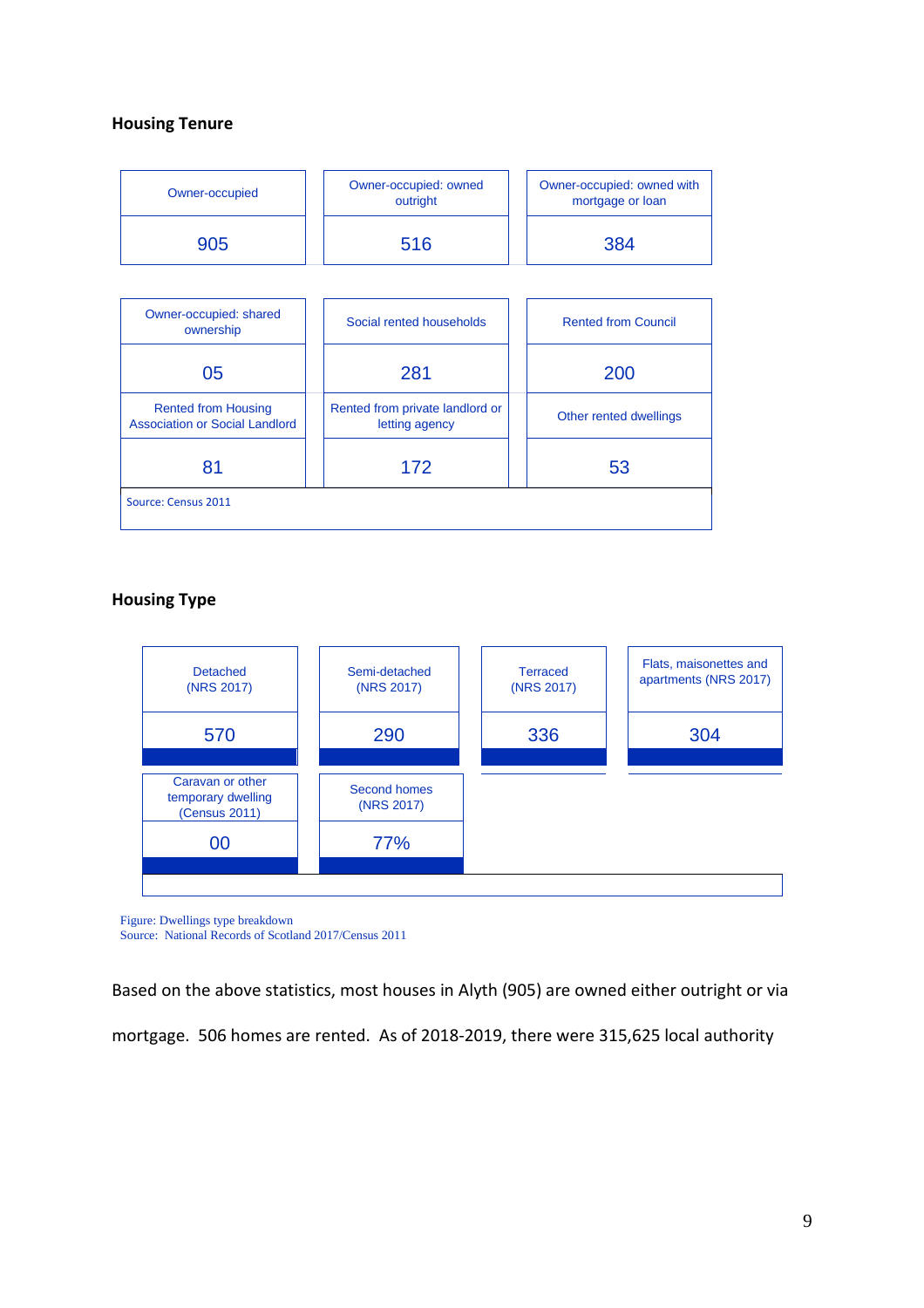dwellings in Scotland out of an estimated 2.6 million homes<sup>9</sup>. Just under 20% of homes in Alyth are social rented households, 12.1% of dwellings are social rented households in Scotland. Therefore, Alyth has more social rented households than average.

Around 300 new homes are being built/planned to be built in Alyth. This could potentially put pressure on existing infrastructure and services. For example, there is the belief that demand will outstrip the number of school places which are available $^{10}$ .

## **Employment and Local Economy**

The data below demonstrates the employment figures for Alyth as of 2011 for those of working age.<sup>11</sup>

| <b>Economically active</b> | Full-time<br>employees | Part-time<br>employees | Self-employed<br>people | Economically<br>inactive |
|----------------------------|------------------------|------------------------|-------------------------|--------------------------|
| 1,517                      | 828                    | 294                    | 263                     | 758                      |
| Source: Census 2011        |                        |                        |                         |                          |

As a more recent census has not yet taken place, these numbers are not an accurate representation of Alyth in 2021. This data does suggest that in 2011, around 33% of the

<sup>9</sup> [National Statistics Publication for Scotland]. 2019. *Housing Statistics for Scotland 2019: Key Trends Summary*, p. 3 <https://www.housingnet.co.uk/pdf/housing-statistics-scotland-2019-key-trendssummary.pdf>

<sup>10</sup> Stakeholder Report available at www.alyth.online

<sup>11</sup> [OCSI], and [HACT]. 2021. *Community Insight Profile for 'CAP Alyth' Area*, p.37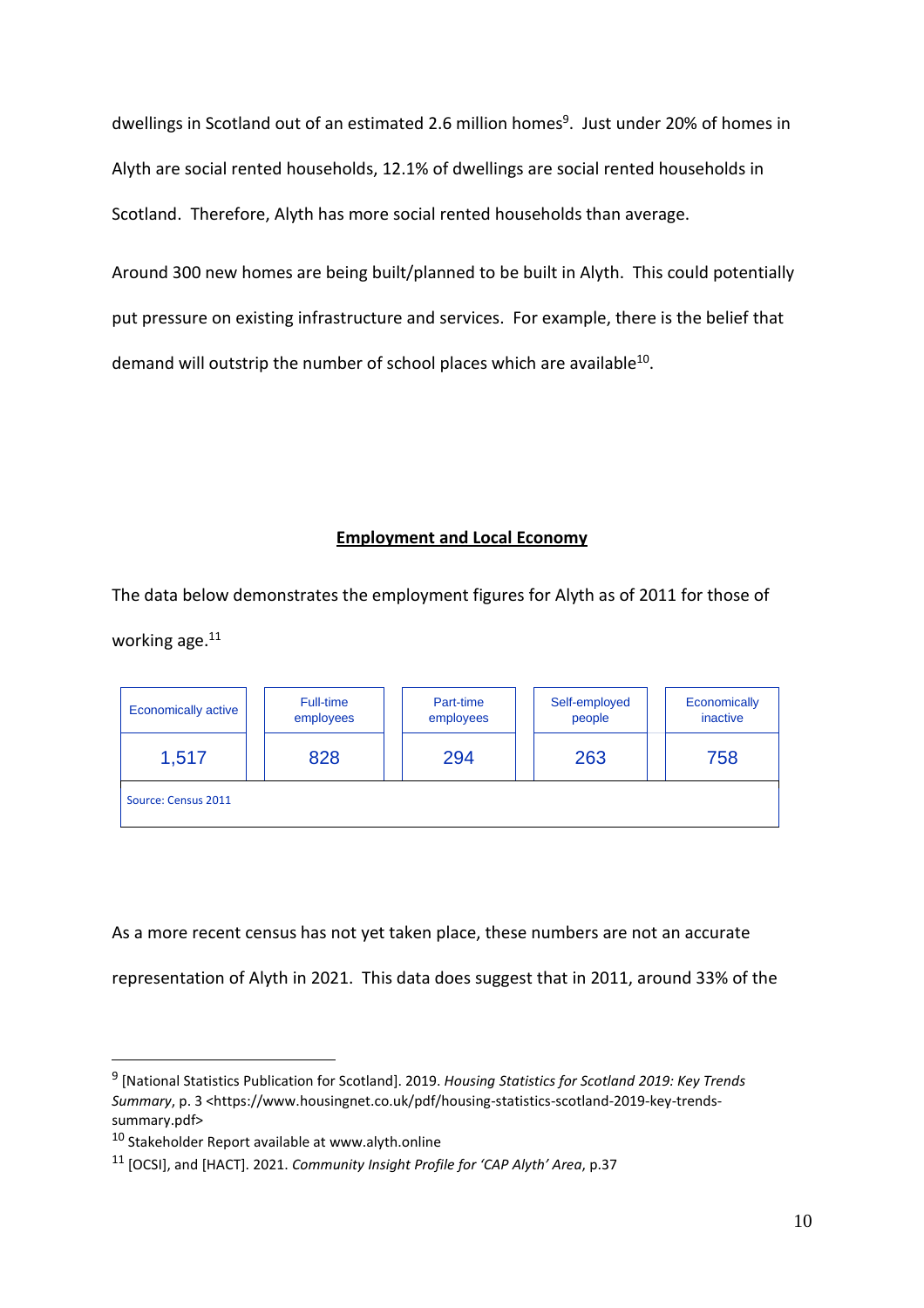working population was unemployed. This is around 8% higher than Perth & Kinross and 4% higher than the average in Scotland at the time<sup>12</sup>. Alyth has around 497 fewer jobs than similar towns by head of population<sup>13</sup>. Around 35% of the working population commute at least 5km to get to work.

# **Local Economy**

# **Number of Business Sites as of 2017<sup>14</sup>**

| <b>Alyth</b> | <b>Perth &amp; Kinross</b> | <b>Scotland</b> |
|--------------|----------------------------|-----------------|
| 120          | 7,060                      | 208,265         |

Around 0.06% of Scotland's business sites are in Alyth. This figure represents 1.7% of

businesses in Perth & Kinross.

# **Businesses in Alyth by Sector<sup>15</sup>**

| Alyth Business Sites as of 2017                                  | Percentage |
|------------------------------------------------------------------|------------|
|                                                                  | %          |
| Administrative and support service activities                    | 4          |
| Education, human health and social work activities               | 4          |
| Arts, entertainment and recreation, and Other service activities | 4          |
| <b>Primary Industries</b>                                        |            |

<sup>12</sup> [Perth and Kinross Council]. 2012. *People of Working Age in Employment*, p. 1

<sup>13</sup> Scotland's Town Partnership. 2015. "Alyth," *Understanding Scottish*

**<sup>15</sup>** [OCSI], and [HACT]. 2021. *Community Insight Profile for 'CAP Alyth' Area*, p.40

<sup>&</sup>lt;https://www.pkc.gov.uk/media/13187/People-of-Working-Age-in-Employment-Indicator-

Summary/pdf/Peopleofworkingageinemploymentindicatorsummary\_1\_.pdf?m=636118896753230000>

*Places* <https://www.usp.scot/Town?mainTownName=Alyth> [accessed 30 October 2021] **<sup>14</sup>** "Statistics.Gov.Scot".

<sup>[</sup>n.d.b]. *Gov.Scot* <https://statistics.gov.scot/atlas/resource?uri=http%3A%2F%2Fstatistics.gov.scot%2Fid%2Fst atistical-geography%2FS02002246> [accessed 4 November 2021]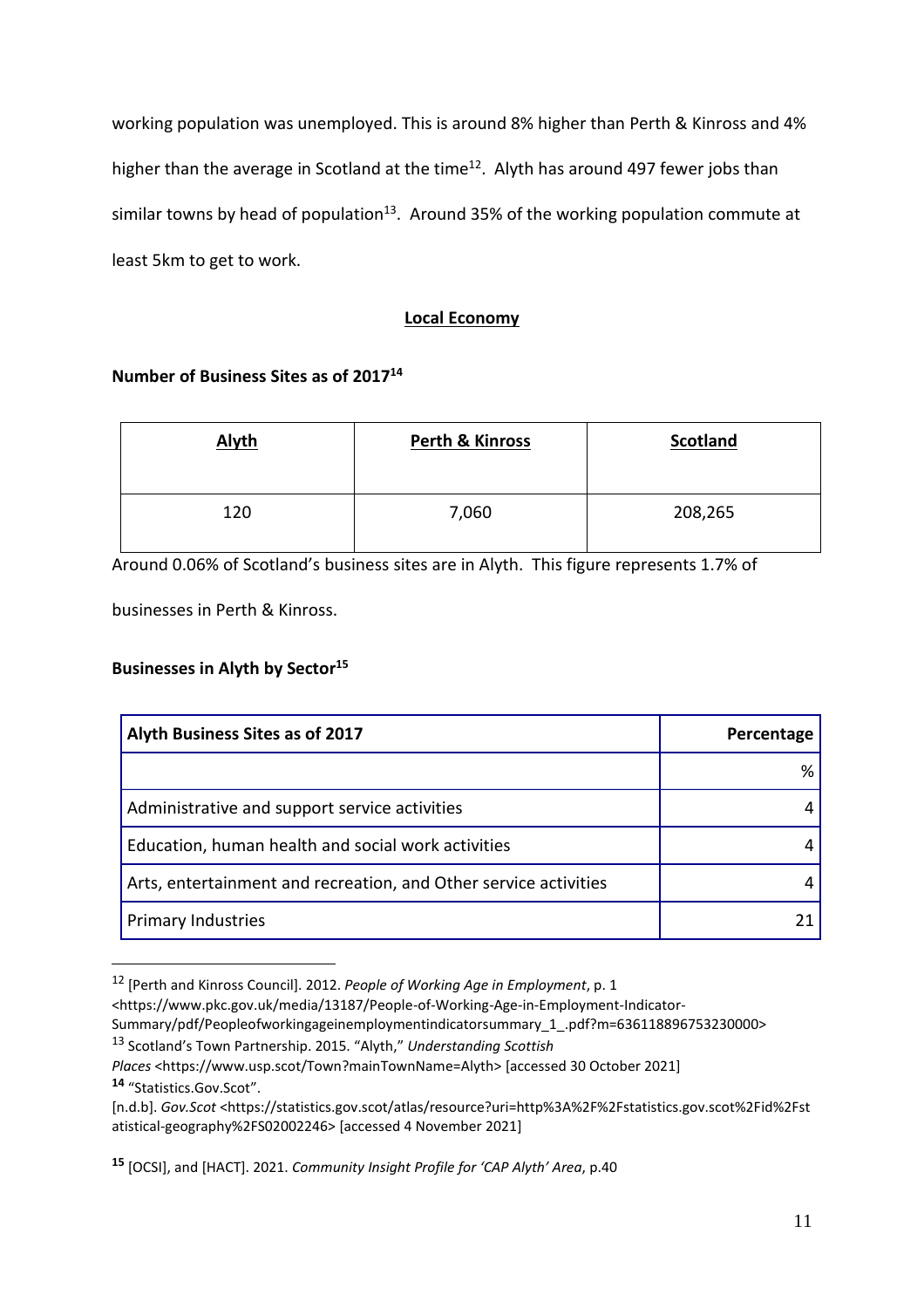| Manufacturing                                            |  |
|----------------------------------------------------------|--|
| Construction                                             |  |
| Wholesale, retail and repairs                            |  |
| Transport and storage, and Information and communication |  |
| Accommodation and food service activities                |  |
| Financial and Insurance and Real estate activities       |  |
| Professional, scientific and technical activities        |  |

Primary industries (e.g agriculture); professional, scientific and technical activities; wholesale, retail and repairs and construction make up the largest percentage of business sites in Alyth. The percentage of accommodation, food services and arts activities could help Alyth to attract more visitors to the town. There are more people per shop than towns of similar population sizes and more tourist beds per head of the population.<sup>16</sup>

# **Market Square, Mill Street and Airlie Street**

Alyth's businesses are primarily situated around Market Square and on Mill Street and Airlie Street. There is a range of food places such as Alyth Fish and Chips, Alyth Hotel, the Barony, Café in the Square, Munchn and the Singing Kettle.<sup>17</sup> There is also Sims (hardware store), Ewarts Butcher, Alyth Cycles, PolliWolliDoodle, CO-OP, Lunan, Scotmid, Premier and a variety of different hairdressing salons and barber shops. Alyth is also home to a thriving charity shop (Thrifty One/Thrifty One Too) who regularly make donations to community

<sup>16</sup> Scotland's Town Partnership. 2015. "Alyth," *Understanding Scottish*

*Places* <https://www.usp.scot/Town?mainTownName=Alyth> [accessed 30 October 2021]

<sup>&</sup>lt;sup>17</sup> The Singing Kettle is now a Community Social Enterprise, ran by Thrifty One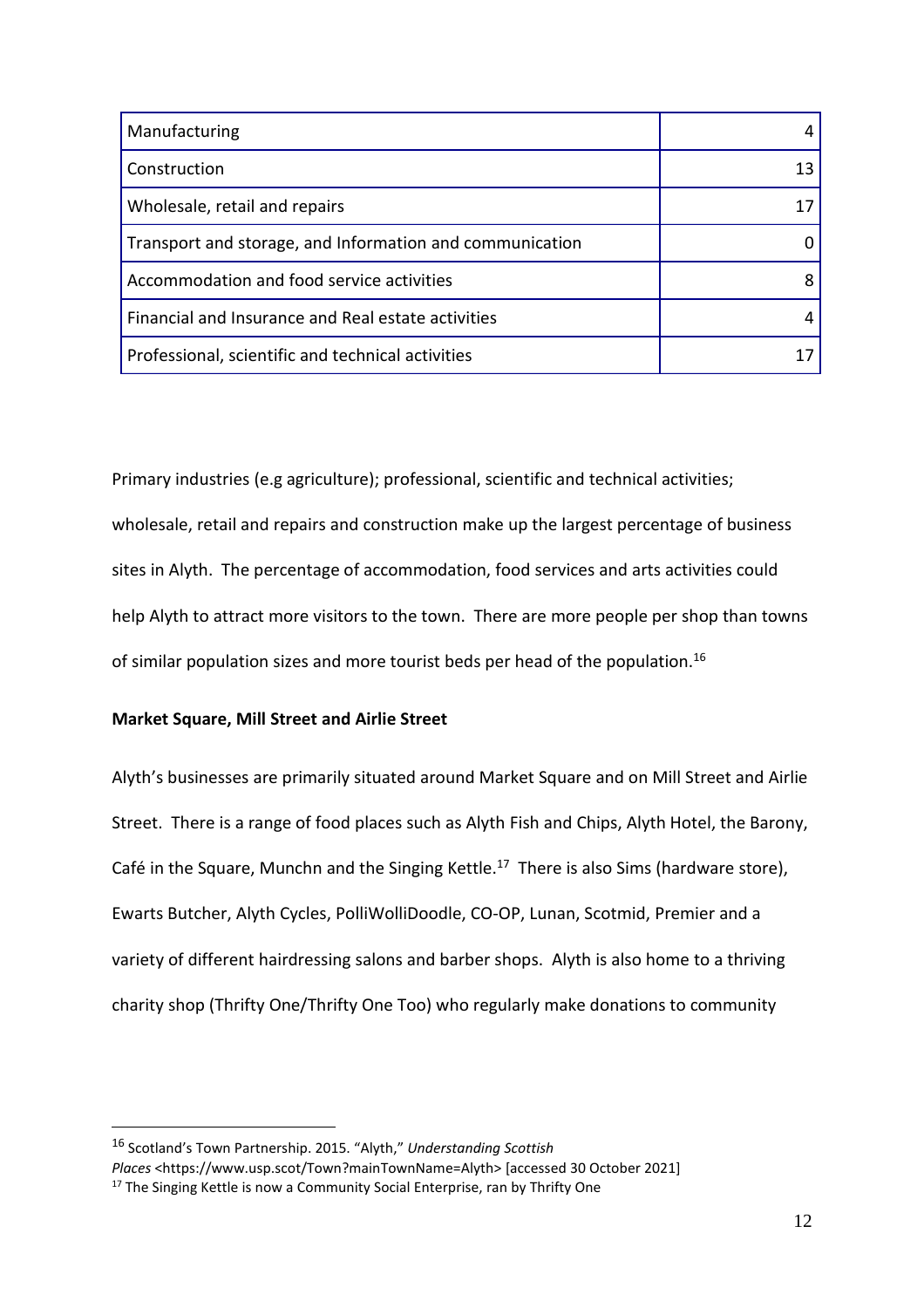groups in the town. Several trades also operate in Alyth, including Classic Restorations, garages, joiners, plumbers, electricians etc.

On Mill Street and Airlie Street in particular, there are a few empty properties which the community would like to see utilised. The Community Views Survey indicated that many would like to see a bakery in the town. It also came up in stakeholder interviews that it would be great if specialist businesses (e.g. a delicatessen) could open up in the town as it could bring more visitors into the town.

It has also been noted by several residents that Alyth needs a new bank. The RBS branch closed down in 2016. The town is currently being served by a mobile bank which comes to the town twice a week. This is inaccessible to wheelchair users and the post office does not offer full banking services. Many people opt to travel to Blairgowrie instead, but this is not something which all residents of Alyth can easily do.

#### **Tourism**

#### **Visitors**

Several businesses have noted that Alyth has a significant amount of tourists and visitors over the spring and summer period.

#### Sports

Alyth is situated near two golf courses. The visitor survey indicated that this was one of the reasons that people visited Alyth. There is also a bike park which is particularly popular with young people.

#### **Ecotourism**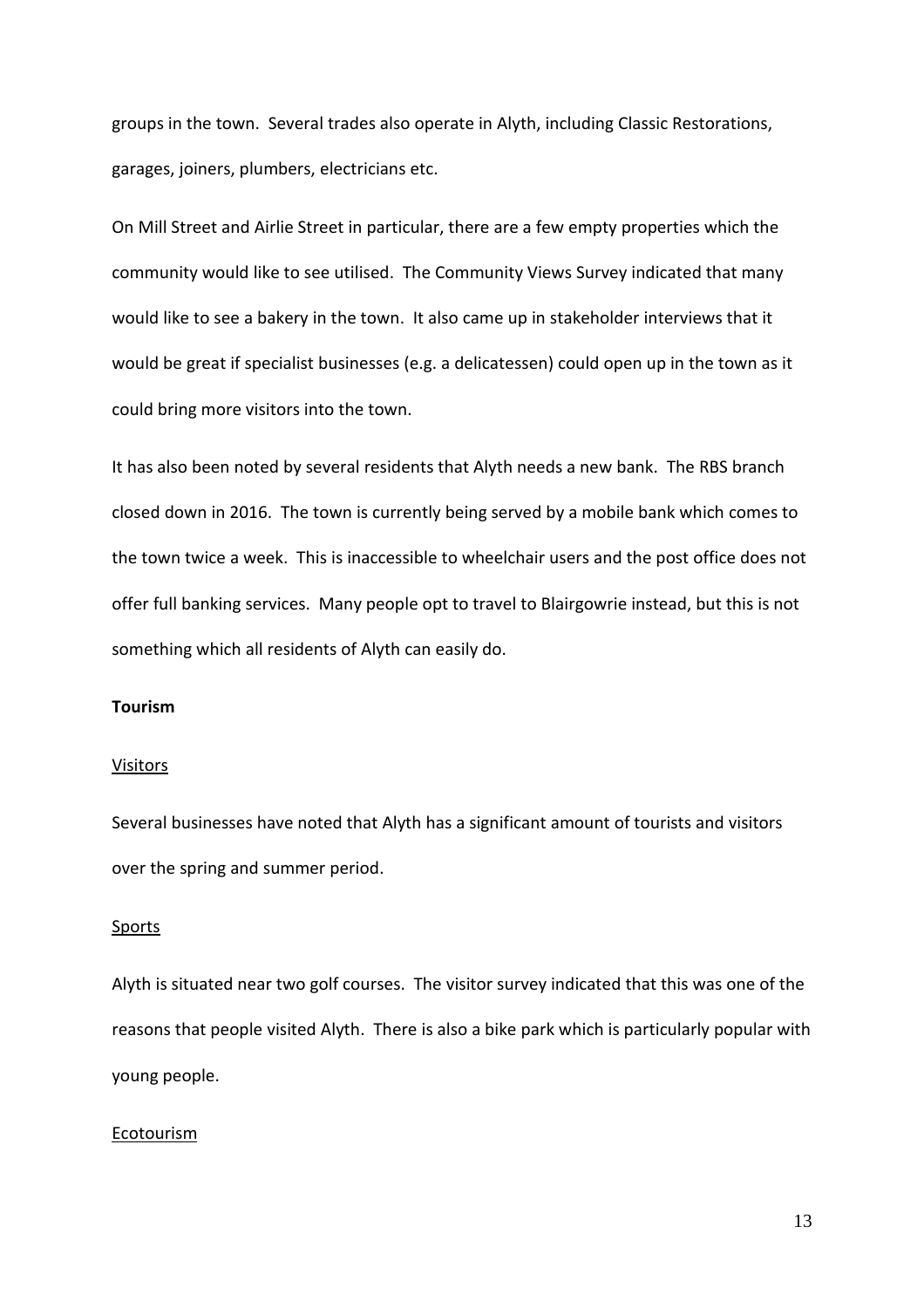Residents and tourists enjoy visiting the Den o' Alyth which is a designated site of scientific interest. The Alyth Hill also attracts hill walkers. Alyth is also situated on the Cateran Trail which attracts both cyclists and walkers to the area. Visitors also enjoy the Bamff Estate, where it is possible to catch a glimpse of wild beavers.

#### Tourist Accommodation

There are several accommodation options for those who choose to visit Alyth. This includes the Alyth Hotel, Lands of Loyal, Tigh Na Leigh Guest House, Old Stables, The Lossett Inn (currently closed, but reopening soon), Five Roads Caravan Park and several holiday homes.

#### **Education and Childcare**

#### **Pre-school**

#### Alyth Nursery

Alyth nursery has 24 places available for children between the ages of 2 and 5 years old. There are a limited number of full-time spots available, most children attend either a morning or afternoon session.

#### Just 4 Kidz Day Care

Just 4 Kidz is a private nursery offering term time (45 weeks) and out of term places (50 weeks).

#### Strathmore Tots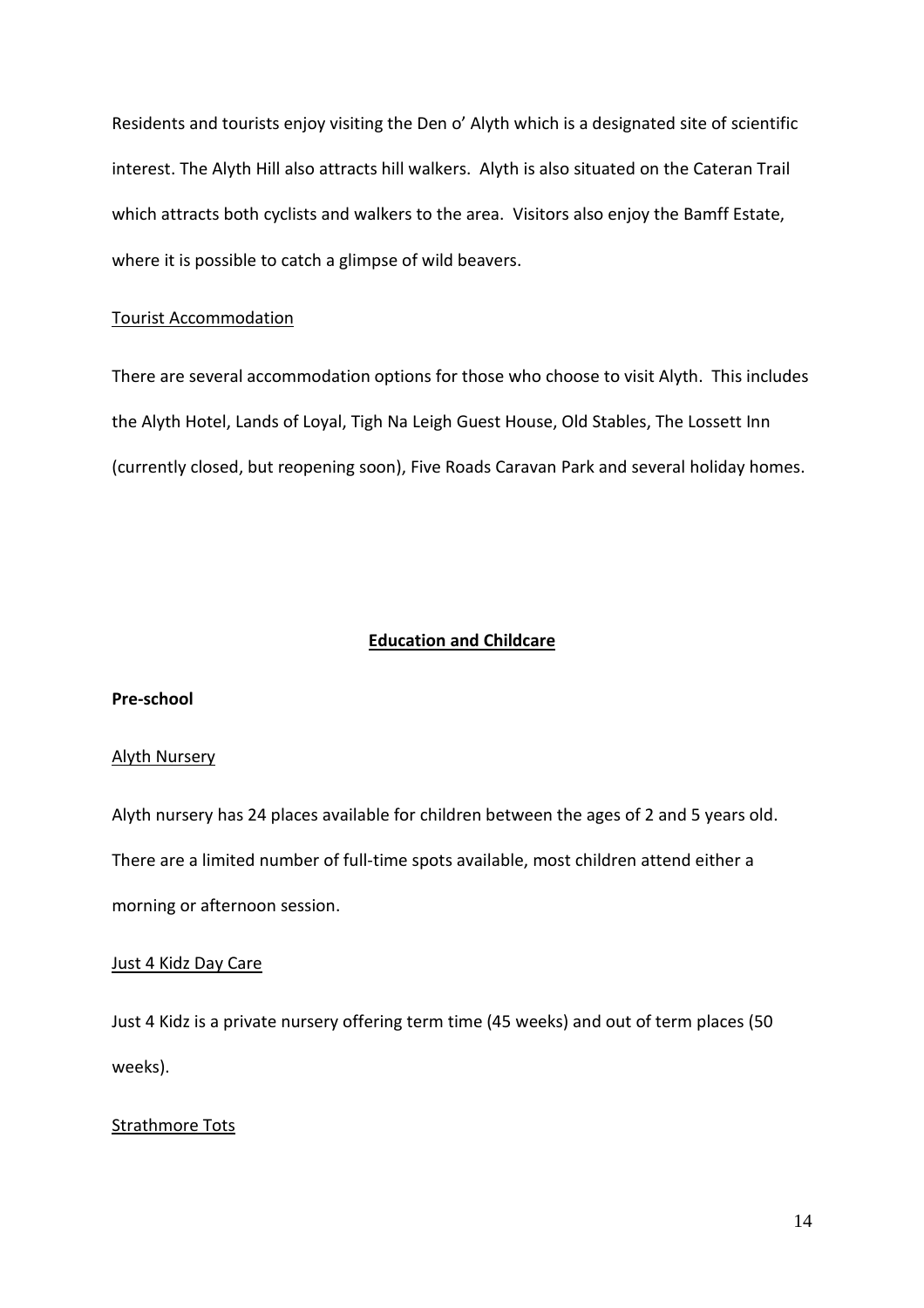Strathmore Tots is a community group led by parents. It is a parent and toddler group which meets every Monday between 10am-12noon. Alyth does not have a playgroup so Strathmore Tots fills a gap, allowing under-3s to meet and play with others who are their own age before nursery.

#### **Primary School**

Alyth Primary School is the main primary school that children from Alyth attend. 169 pupils are currently enrolled. The school has the capacity to enrol 283 pupils.

In 2018, almost £10million of renovation work was completed, creating a more positive and inspiring place for learning.

Some children in Alyth attend Airlie Primary School.

#### **Secondary School**

Alyth Primary School feeds into Blairgowrie High School. As such, most pupils transition to this school. However, some pupils attend Webster's High School in Kirriemuir, Perth Grammar or Dundee High.

# **Further Education**

Some 16 and 17-year-olds choose not to remain at high school and instead will go to college in Dundee or Perth to take courses which the high schools do not offer.

#### **Out of School Care**

Alyth Primary School offers a breakfast club between 8am and 8:40am which costs £2. There is also an Out of School Club which runs between 8am-9am and 3:15pm-6pm.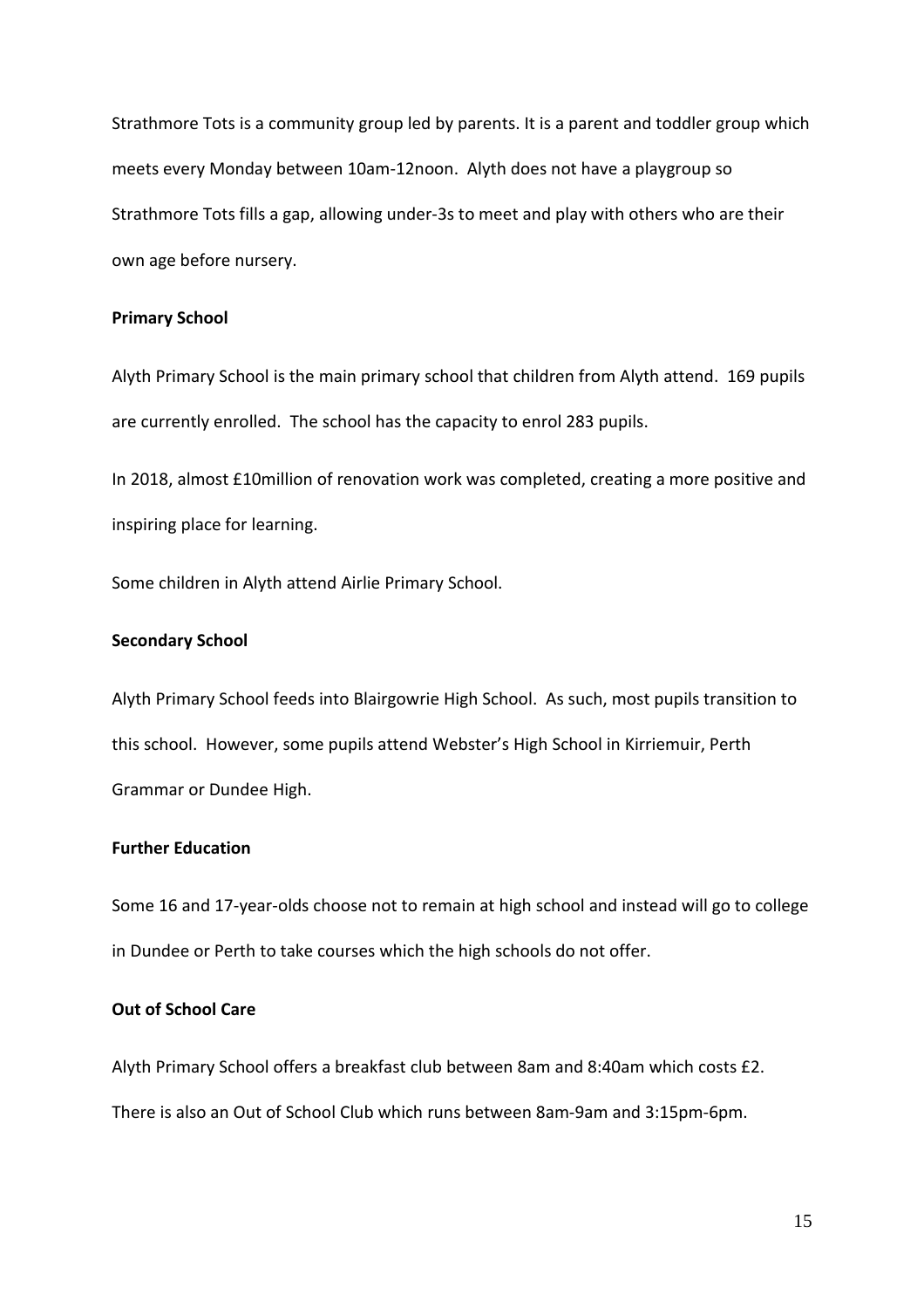In addition to this, Alyth Youth Partnership also offers an after-school youth club for primary 5 and 6 on Wednesday and Thursdays. These sessions run from 3:15pm-4:30pm.

## **Health and Care**

#### **Alyth Health Centre**

The GP Surgery in Alyth has over 4000 patients registered. It is the only health centre in the town and its catchment area includes Meigle and Newtyle.

There are three GPs at the practice and two nurses.

#### **Pharmacy**

There is one pharmacy in Alyth, Davidsons Chemist. There are normally short waiting times for prescriptions, with most being available for collection on the same day. However, occasionally prescriptions need to be ordered, waiting times vary in this instance.

#### **Hospital**

The closest hospital is Blairgowrie Community (formerly 'cottage') Hospital which is six miles away. The minor injury and illness unit was closed at the start of lockdown and has not been reopened. In cases of accident or emergency, Alyth residents have to travel to Ninewells Hospital in Dundee or Perth Royal Infirmary. These are 17 miles and 23 miles from Alyth respectively.

## **Dentist**

Infinityblu Dental Care & Impact Clinic set up in Alyth during lockdown and are now up and running. They offer both NHS and private treatment.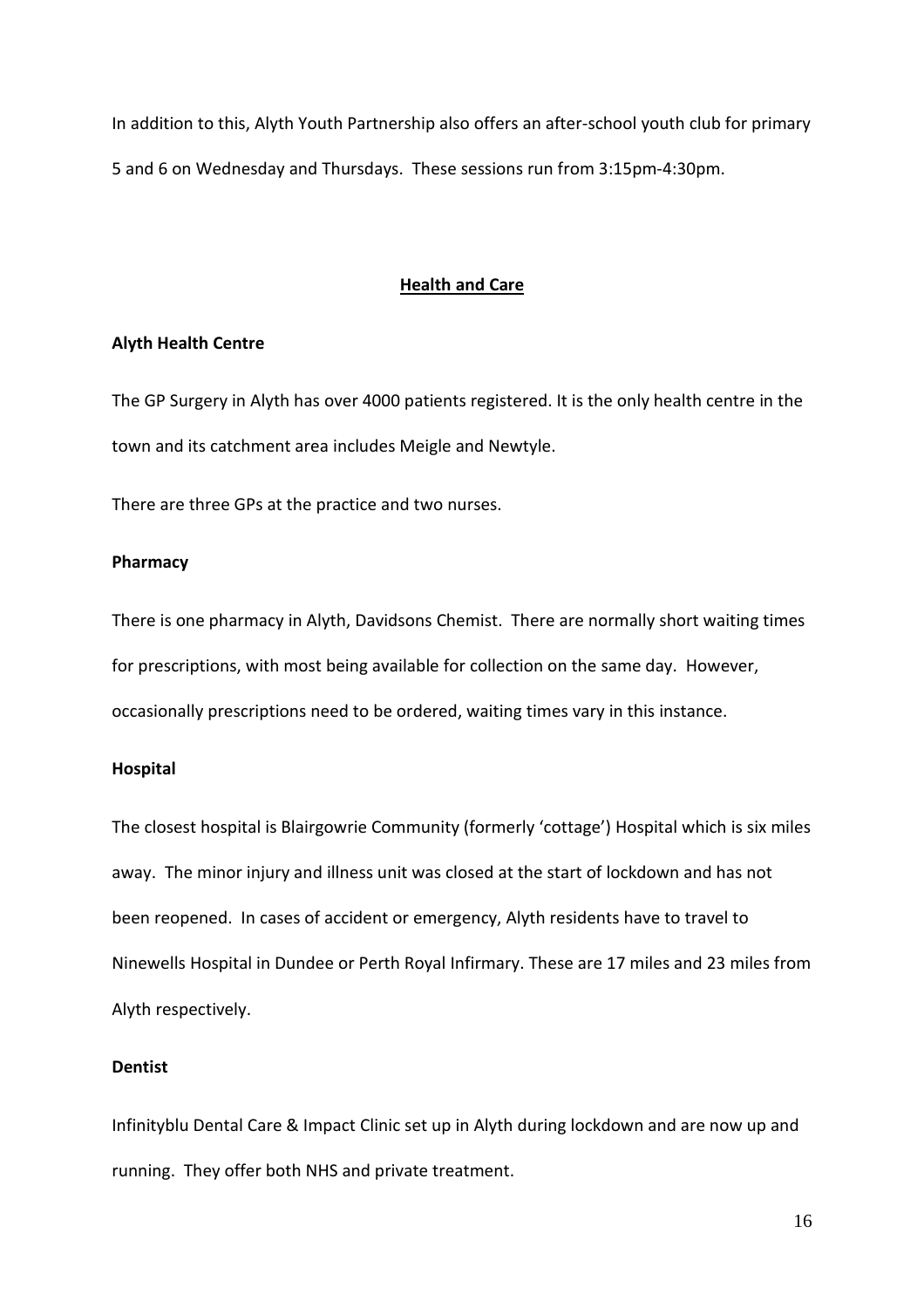# **Care Services/Sheltered Housing**

- Hillcrest Futures is situated in Alyth which supports people with physical and learning disabilities. It is also providing support regarding mental health.
- Some residents in Alyth have a support worker or carer.
- Retirement Housing/Sheltered Accommodation is available at Burnside Court and Isla Court.

# **General Health**

As of 2011, 662 people in Alyth had a limiting long-term illness<sup>18</sup>. This figure would have been around 21.8% of the population at the time.

# **Community**

# **Churches**

Alyth Parish Church (Church of Scotland) was completed in 1839. The notably high steeple means that it is visible from several areas of the town<sup>19</sup>. Pre-pandemic around 70 people regularly attended church services<sup>20</sup>. There is also a small Sunday School.

<sup>18</sup> [OCSI], and [HACT]. 2021. *Community Insight Profile for 'CAP Alyth' Area*, p.30

<sup>19</sup> The Church of Scotland. 2015. "History," *Alyth Parish*

*Church* <http://www.alythparishchurch.org.uk/html/history.html> [accessed 6 November 2021]

<sup>20</sup> Stakeholder Interview Report is available at www.alyth.online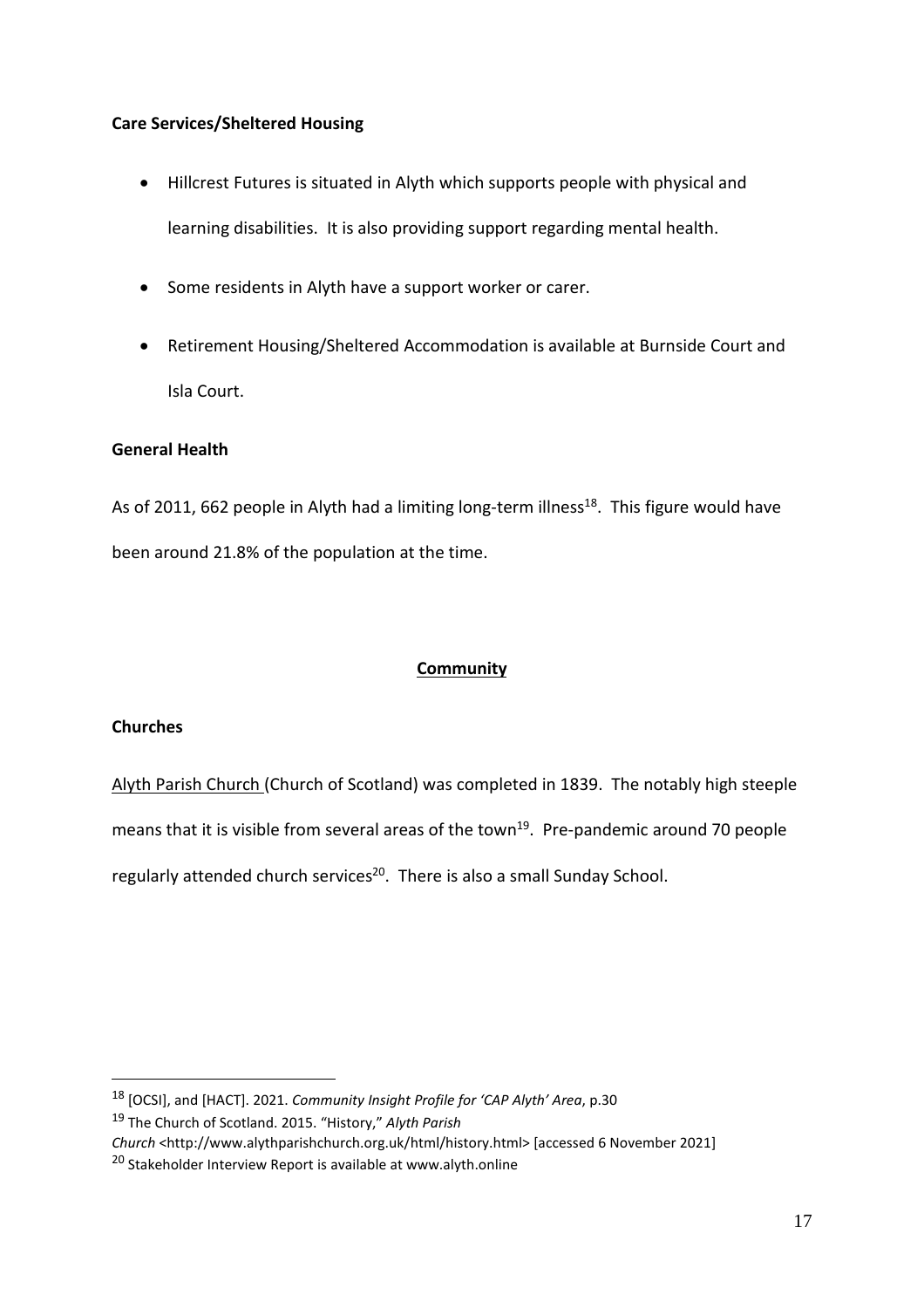In the years prior to lockdown, the church held an annual Kirk Sale. In 2019, this raised £12,857 over the course of five and a half days. $21$ 

St Ninian's Church (Scottish Episcopal Church) was completed in 1856. It has a small but welcoming congregation. Every fifth Sunday, they join with St Anne's (Coupar Angus) and St Catherine's (Blairgowrie) for morning worship<sup>22</sup>.

St Luan's Church (Catholic Church in Scotland).

# **Facilities and Services**

#### Alyth Library

Alyth has a public library which is run by Perth & Kinross Council. It has just reopened following lockdown and is currently operating three days per week (Thursday-Saturday).<sup>23</sup>

## Alyth Voice

This is a free community magazine (launched in 1997) which is published every month except for January. This is created and distributed by a small and dedicated team of volunteers. It is delivered to every home in Alyth and is a great resource for finding out what is going on in the town. Community groups can advertise for free; businesses pay a small fee.<sup>24</sup>

<sup>21</sup> "Perthshire Church Shop Raises Thousands." 2019. *The Church of Scotland* <https://www.churchofscotland.org.uk/news-and-events/news/2019/articles/perthshire-churchshop-raises-thousands> [accessed 6 November 2021]

<sup>22</sup> The Church of Scotland. 2015. "History," *Alyth Parish*

*Church* <http://www.alythparishchurch.org.uk/html/history.html> [accessed 6 November 2021]

<sup>23</sup> "Alyth Library." 2016. <https://www.culturepk.org.uk/your-local-library/alyth-library/> [accessed 7 November 2021]

<sup>24</sup> Stakeholder Interview Report is available at www.alyth.online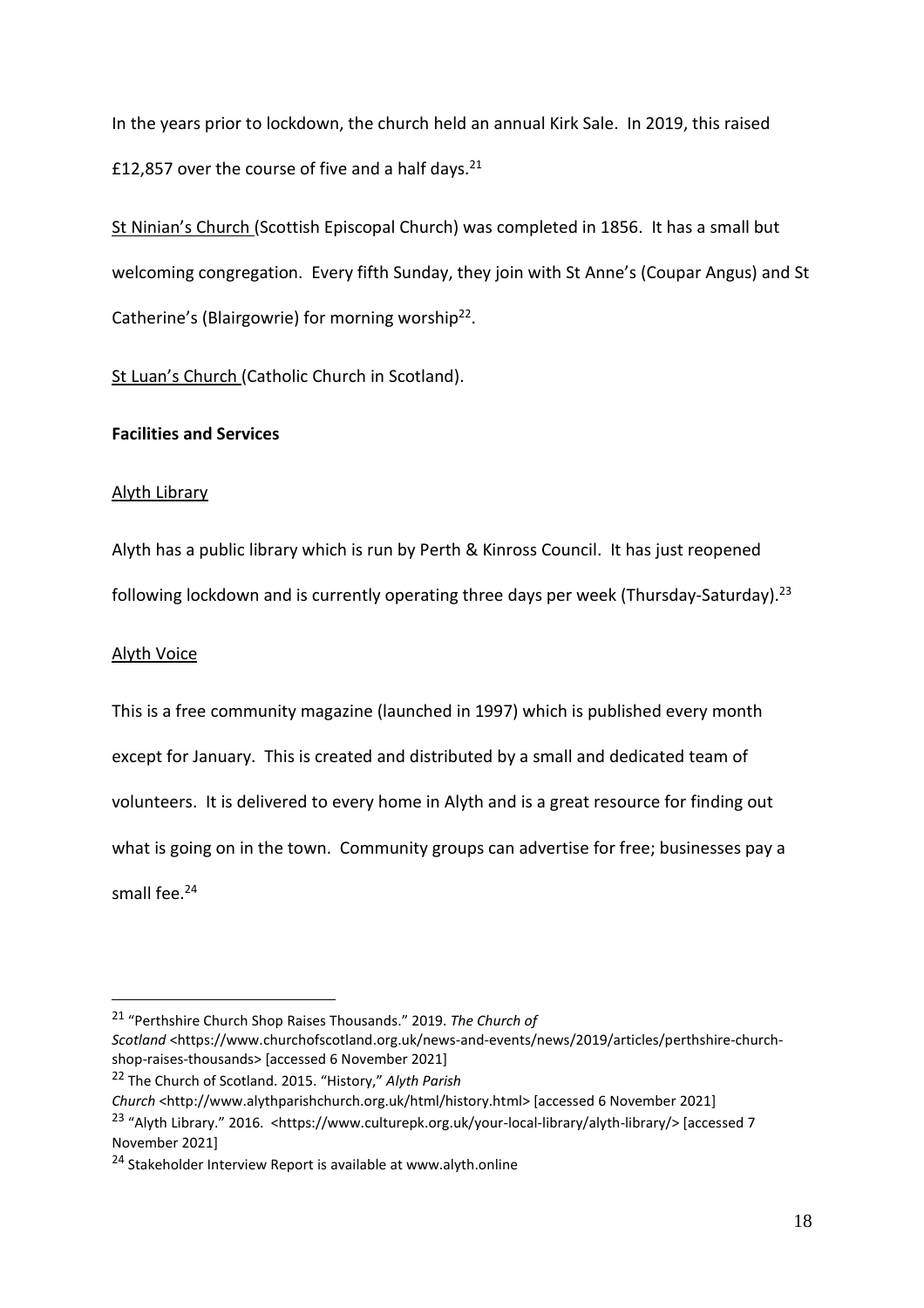# Venue Hire

There are spaces available to hire for community use:

- Alyth Town Hall In 1884, the local community began raising funds to build a town hall. The foundation stone was placed by the Earl of Airlie in 1886. The hall opened on the 29<sup>th</sup> of April, 1887.<sup>25</sup> The hall is managed by the Alyth Halls Committee.
- Airlie Street Hall A community facility which is primarily used for hosting fundraising events. (Coffee Mornings are usually held here every Saturday, raising between £800-£1000)
- Alyth Community Wing A community space with a variety of rooms for hire, suitable for a range of activities from meetings to dance classes.<sup>26</sup>
- Ogilvie Rooms Significantly smaller than the Town Hall, this is a great space for community groups to meet. This is also managed by the Alyth Halls Committee.
- Guide Hall Home to the Alyth Rainbows, Brownies and Guides. It can also be hired by other community groups for events and functions. Notably, the Alyth Ladies Wellbeing Group currently meets there on Wednesday evenings.
- Scout Hut The Scout Hut is home to the Alyth Beavers, Cubs, Scouts and Explorer Scouts. It is also available to be hired by other community groups. It is currently used on a Wednesday and Thursday by the Alyth Youth Partnership Tribe Groups.

<sup>25</sup> "Alyth Town Hall." [n.d.]. *Artuk.Org* <https://artuk.org/visit/venues/alyth-town-hall-5909> [accessed 2 November 2021]

<sup>26</sup> Coe, Kevin. 2017. "NEW COMMUNITY WING NOW AVAILABLE FOR BOOKINGS," *Alyth Development Trust* <https://lovealyth.org.uk/news/167/> [accessed 2 November 2021]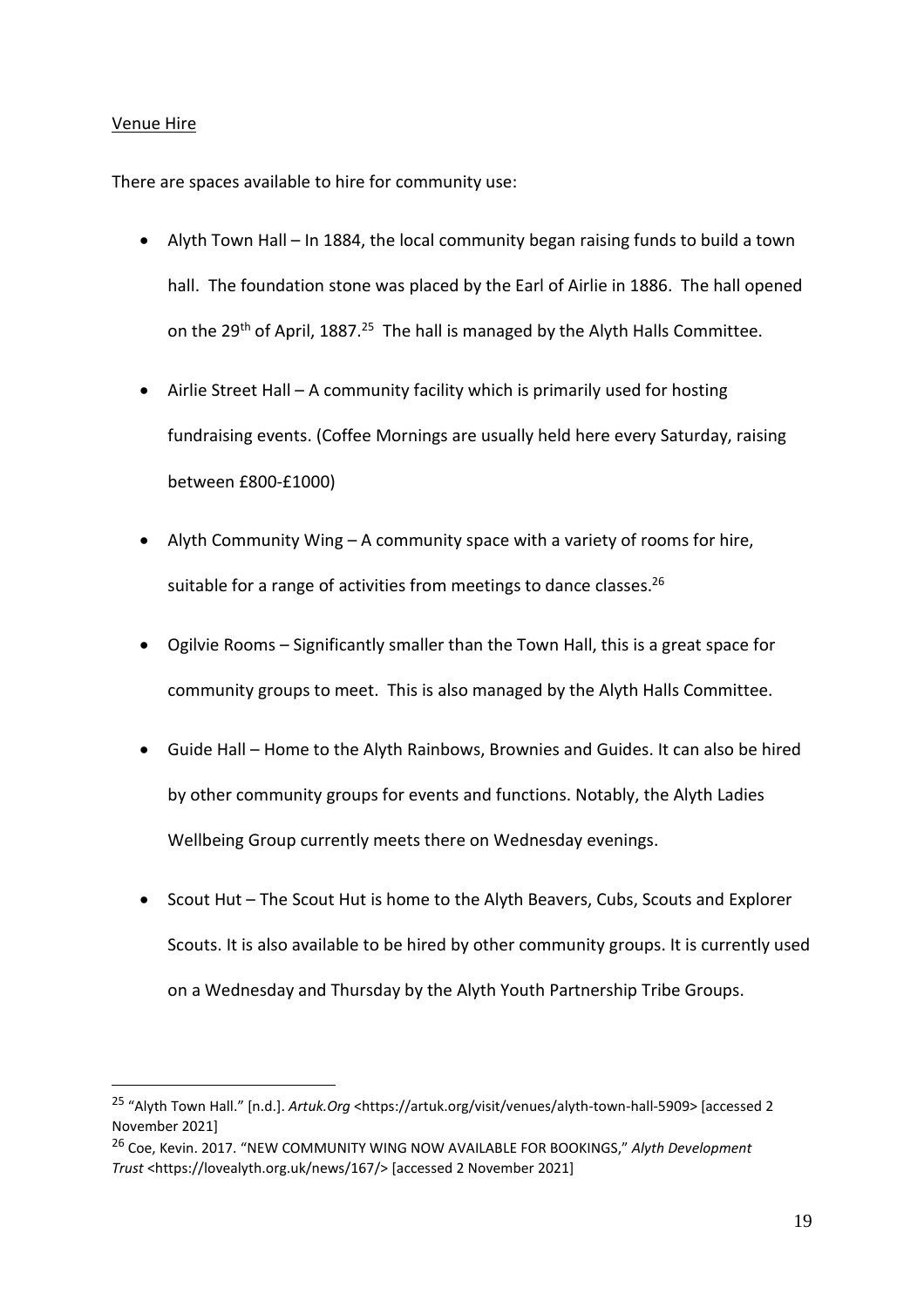# Groups, Clubs and Organisations

| <b>Community</b><br><b>Groups</b>             | Environmenta<br>ı | <b>Sports</b>                              | <b>Organisations</b>                    | Youth                      |
|-----------------------------------------------|-------------------|--------------------------------------------|-----------------------------------------|----------------------------|
| Alyth 50+ Club                                | Alyth in<br>Bloom | Alyth Amateur<br><b>Football Club</b>      | Alyth Community<br>Council              | Alyth Bike Club            |
| Alyth Art and<br>District Pipe Band           | <b>Ecokids</b>    | Ayth Badminton<br>Club                     | Alyth Community<br><b>Support Group</b> | Alyth Youth<br>Partnership |
| Alyth Arts and<br><b>Crafts Guild</b>         |                   | <b>Alyth Tennis</b><br>and Bowling<br>Club | Alyth Development<br>Trust              | <b>Beavers</b>             |
| Alyth Film Club                               |                   |                                            |                                         | <b>Brownies</b>            |
| Alyth Halls<br>Committee                      |                   |                                            |                                         | Cubs                       |
| <b>Alyth Ladies</b><br><b>Wellbeing Group</b> |                   |                                            |                                         | Explorer<br><b>Scouts</b>  |
| Alyth Literary<br>Society                     |                   |                                            |                                         | Guides                     |
| <b>Alyth Musical</b><br>Society               |                   |                                            |                                         | Out of School<br>Club      |
| Alyth<br>Photographic Club                    |                   |                                            |                                         | Rainbows                   |
| Alyth Quiz League                             |                   |                                            |                                         | <b>Scouts</b>              |
| Alyth Voice                                   |                   |                                            |                                         |                            |
| Food For Thought                              |                   |                                            |                                         |                            |
| Game Square                                   |                   |                                            |                                         |                            |
| <b>Hill Users Group</b>                       |                   |                                            |                                         |                            |
| <b>Perthshire Brass</b>                       |                   |                                            |                                         |                            |
| <b>Senior Citizens</b><br>Lunch Club          |                   |                                            |                                         |                            |
| Square One                                    |                   |                                            |                                         |                            |
| <b>Strathmore Tots</b>                        |                   |                                            |                                         |                            |
| Walking for the<br>Craic                      |                   |                                            |                                         |                            |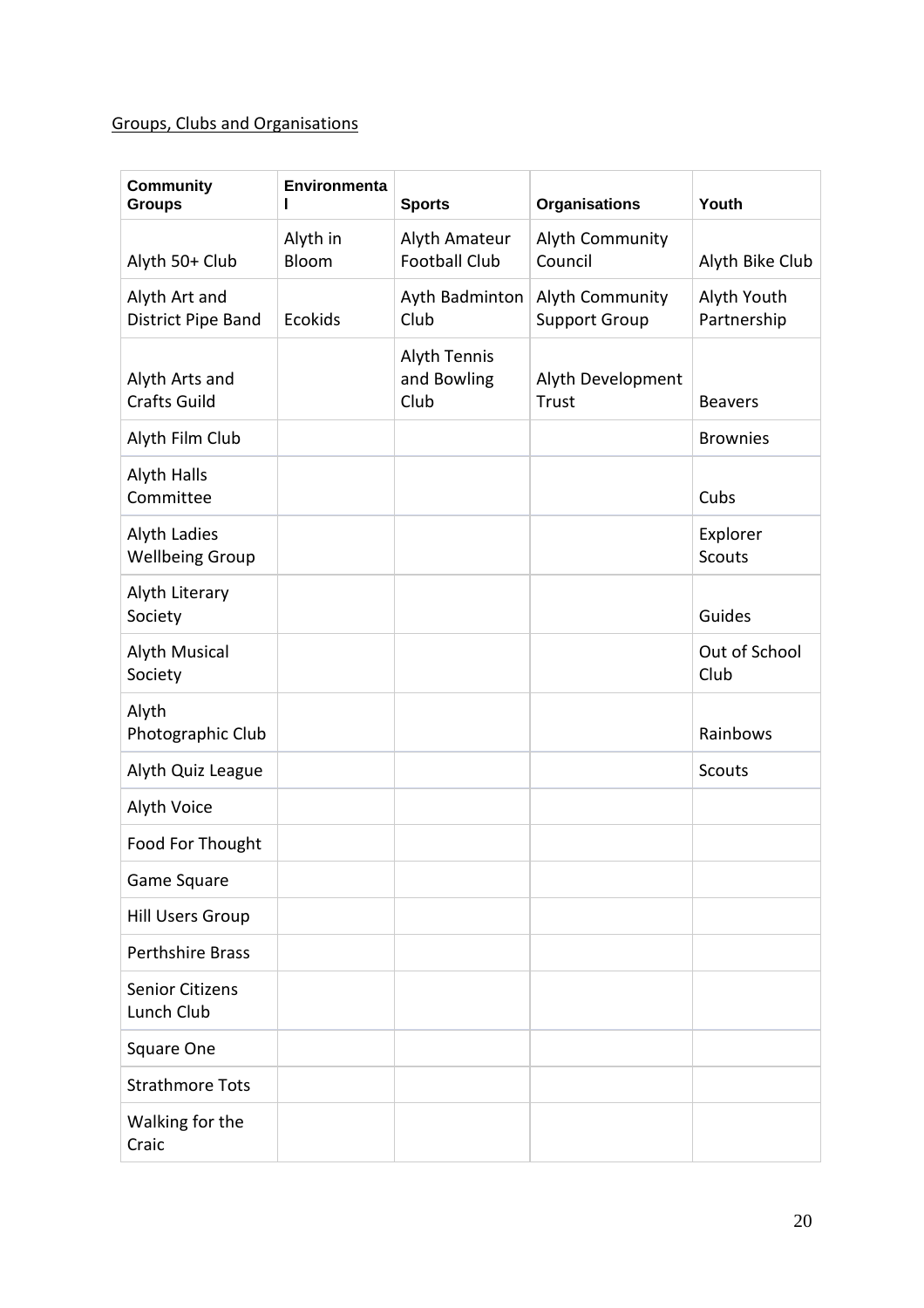Alyth has a significant number of community groups and organisations. Young people are particularly well served by Alyth Youth Partnership which operates Monday-Friday. There is also a wide variety of clubs for adults to get involved in.

Adding to the strong community spirit in the town, community groups also collaborate. Game Square, supported by the Alyth Youth Partnership, offer a gaming club for young people (Square One). Alyth Youth Partnership, Alyth Musical Society and Game Square have also partnered to plan community events. The Alyth Community Support Group and Alyth Development Trust also collaborate on projects which will benefit the town, such as flood resilience.

#### **Sports and Recreation Facilities**

## Alyth Amateur Football Club/Football Field

Alyth is home to the Alyth Amateur Football Club (2<sup>nd</sup> Division Perthshire). They train on the football field at the Diamond Jubilee Park. When they are not training, the football field is open for use by the community.

#### Alyth Badminton Club

Running from September – April on Tuesday evenings at Airlie Street Hall.

#### Alyth Bike Park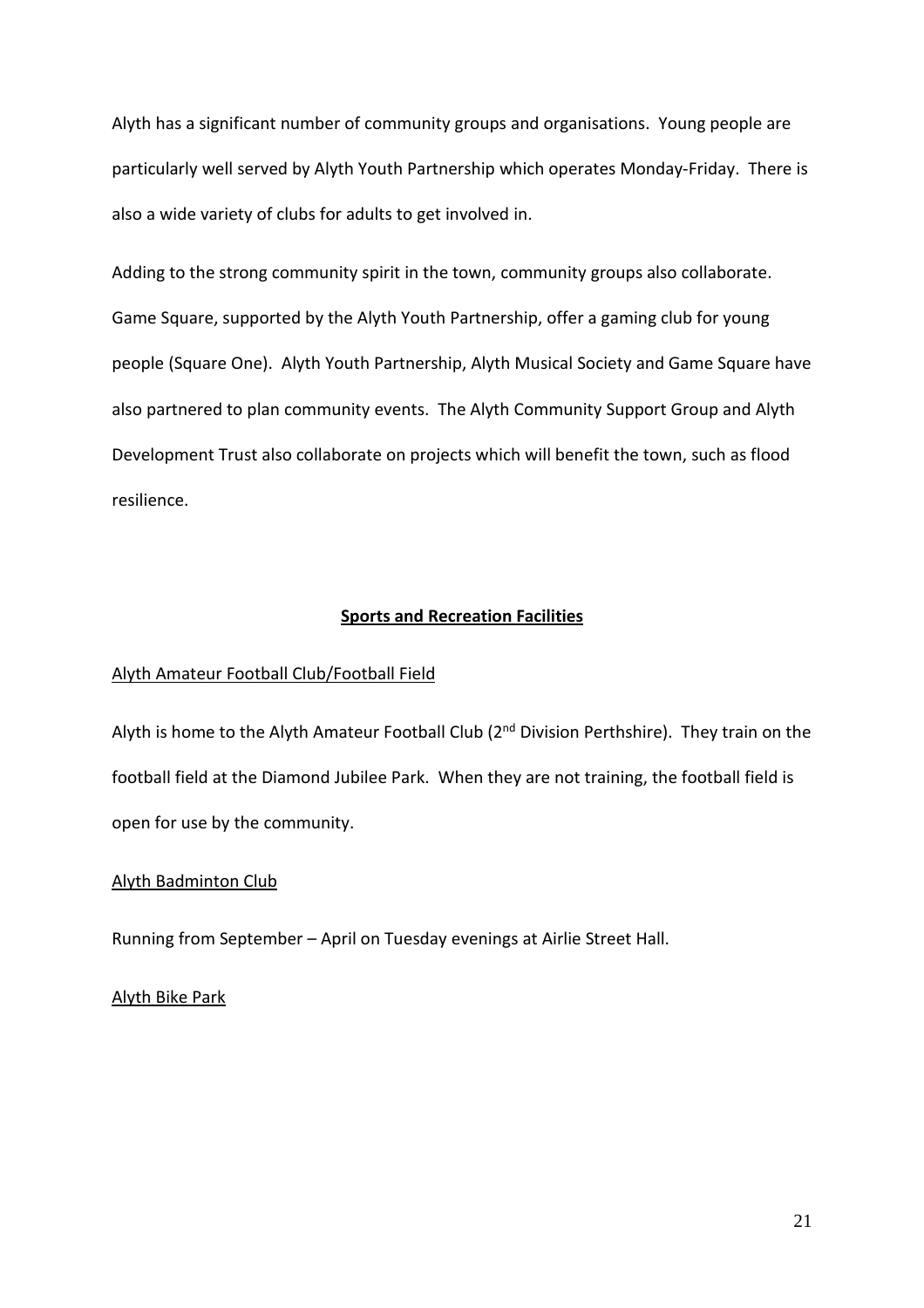Built in 2014 after three years of work by a subcommittee of the Alyth Hill Users Group. It is home to the Alyth Bike Club, a club for young people which runs weekly during term time. It offers a 600m flowing trail, a jump park and a pump track.<sup>27</sup>

#### Alyth and Strathmore Golf Clubs

The Alyth Golf Club was established in 1894. It has both an 18-hole course and a 9-hole course. Likewise, Strathmore Golf Centre also offers and 18 and 9 hole course. There is also a 10 bay covered golf driving range and the club offers tuition to both adults and juniors.

## Alyth Bowling and Tennis Club

This is a community lawn bowls club, facilities are available for use by the local community. There is a bowling green and tennis courts available. The club also allows its hall to be hired out to community groups.

#### Playparks

Alyth has a few different playparks:

- Mill Street Park Situated close to the town square, this playpark is primarily aimed at smaller children.
- Diamond Jubilee Park The park is popular with older children and young teenagers.
- Den o' Alyth Park Situated near the entrance to Alyth Den, this park is unique from the others in that it has a zipwire.
- New Alyth Park a small playpark situated in New Alyth.

<sup>27</sup> "Trails." [n.d.]. *Alythbikepark.Co.Uk* <https://www.alythbikepark.co.uk/trails> [accessed 5 November 2021]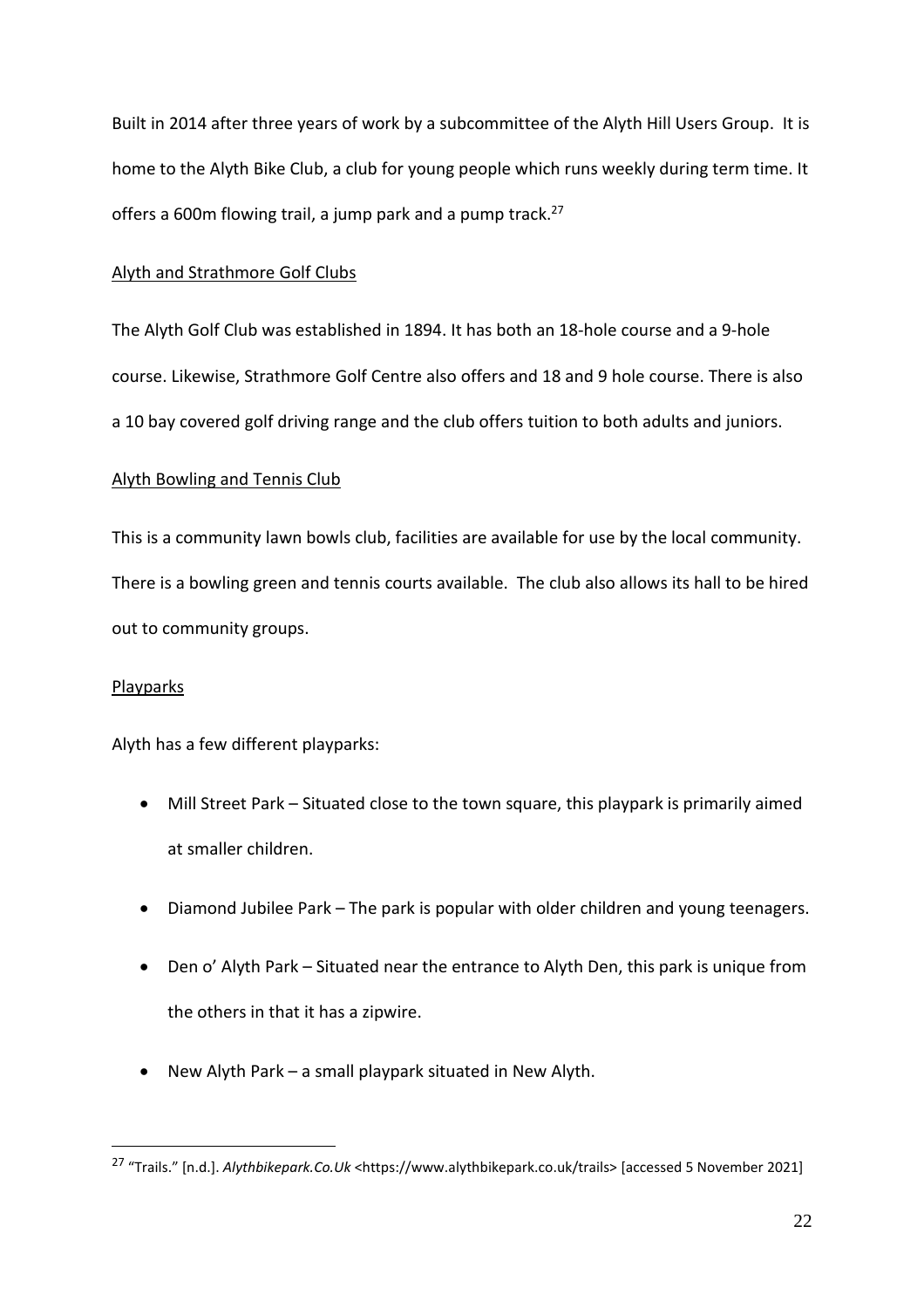Due to their proximity to the town centre, Diamond Jubilee Park and Mill Street Park are the most utilised playparks in Alyth. Several young people and their parents have asserted that the facilities and play equipment in the parks needs to be updated. The playparks in Alyth do not have wheelchair accessible equipment.

#### **Heritage**

# **Brief History of Alyth**

The first mention of Alyth by name came in the  $12<sup>th</sup>$  century in a Royal Charter of William the Lion. In 1488, the town became a 'Burgh of Barony'. This status was granted in a royal charter of James III of Scotland. This entitled Alyth to host markets and fairs. Alyth was a market town for hundreds of years. The Packhorse Bridge was said to have been built in the 1500s and has appeared on maps since the  $1600s.^{28}$ 

In the mid-17<sup>th</sup> century, Scotland was in the midst of civil and religious conflict. On 28<sup>th</sup> August 1651, Alyth was the site of an incident which is known as the 'Onfall of Alyth.' Many prominent people (including the commander of the Scottish forces and other nobles) were attempting to organise resistance to the invasion by English forces. They were betrayed and ultimately sent to the Tower of London. This lead to the temporary dissolution of the Scottish Government.<sup>29</sup>

<sup>28</sup>"Scotland's Oldest Bridges."

<sup>[</sup>n.d.]. *Scotlandsoldestbridges.Co.Uk* <https://scotlandsoldestbridges.co.uk/one.html> [accessed 10 November 2021]

<sup>29</sup> "1st MARQUIS OF MONTROSE SOCIETY Newsletter." 2010. *Society AGM* <http://montrosesociety.ndo.co.uk/pdf/Newsletter%20June%202010.pdf> [accessed 10 November 2021] p.2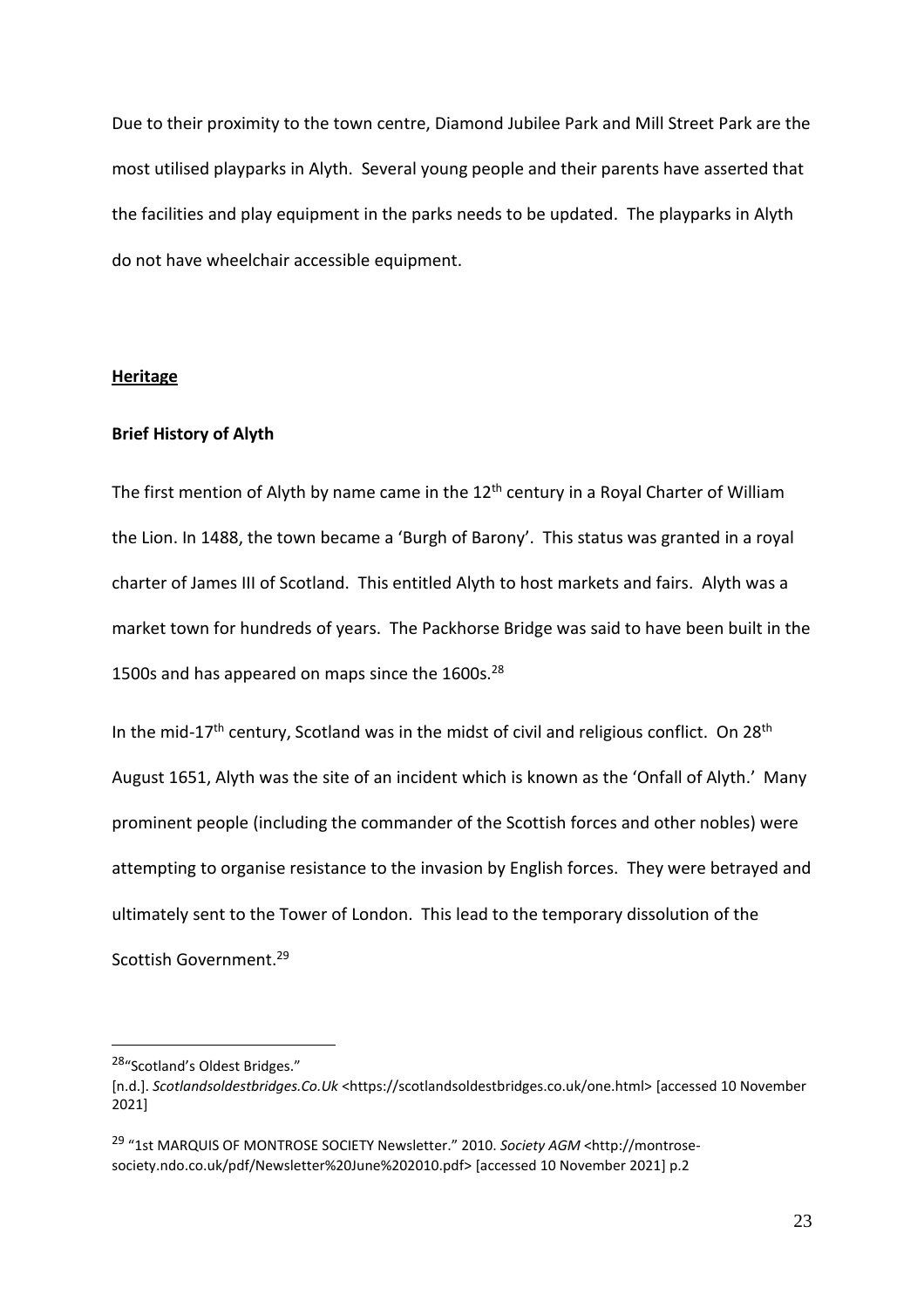In 1861, the Alyth Railway Station opened.

During the Second World War, the Balhary Estate was a prisoner-of-war camp for Italian PoWs who worked on local farms.<sup>30</sup>

Alyth was the hometown of Professor James Hutchison who was instrumental in the development of the Magnetic Resonance Imaging (MRI) Scanner in 1980. Alyth was also home to inventor James Sandy, who invented the Invisible Hinge. He lived in what is now the Alyth Hotel.<sup>31</sup>

#### **The Alyth Museum**

This museum is run by Perth Museum and is one of only two museums in Perth & Kinross which are located outside of Perth. The museum is open May-September. T he exhibits displayed in the museum detail how life in Alyth was and is now. The Museum is now home to the Story Box Archive, an oral history project. Accessing these, you can hear stories of Alyth as told by the people who live here.

# **The Cateran Ecomuseum**

Alyth is also part of the Cateran Ecomuseum which was launched in 2019. This is a museum without walls and is the only ecomuseum on Scotland's mainland. All of the ecomuseum's current sites are located outdoors. The Cateran Ecomuseum holds the ideology that heritage should be told by the community who live there. Currently, the ecomuseum has had around 20-30 contributions from the community. Currently, the ecomuseum is

<sup>30</sup> "Buildings Prisoner-of-War Camp Balhary - Alyth - TracesOfWar.Com."

<sup>[</sup>n.d.]. *Tracesofwar.Com* <https://www.tracesofwar.com/sights/26073/Buildings-Prisoner-of-War-Camp-Balhary.htm> [accessed 10 November 2021]

<sup>31</sup> "James Sandy." 2021. *Cateran Ecomuseum* <https://cateranecomuseum.co.uk/site/home-of-the-inventorjames-sandy/> [accessed 10 November 2021]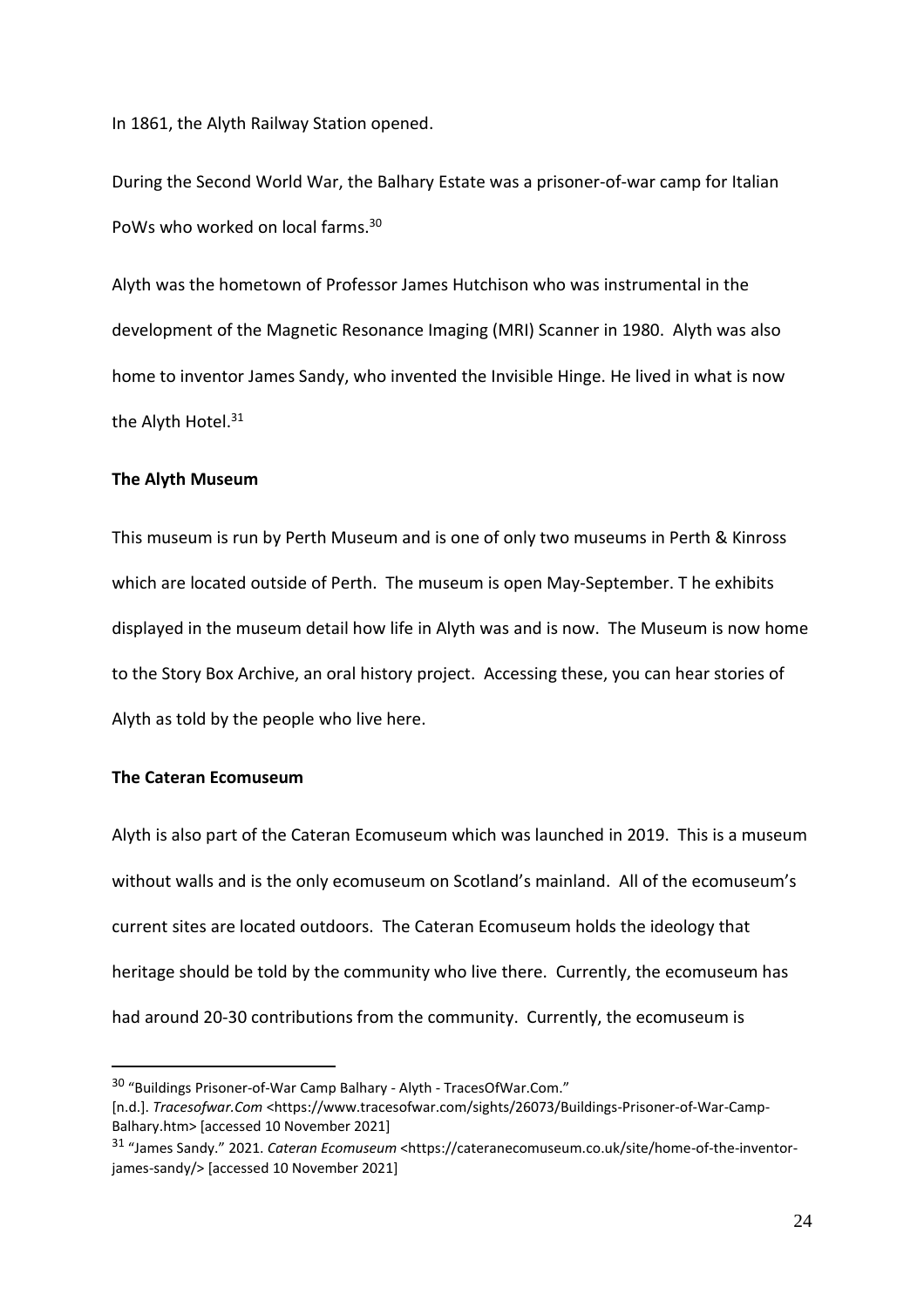displaying the 'Turning Points' exhibition in Alyth. A timeline which details 20,000 years of change in the local area.

# **Alyth Family History Project**

Since 2009, the Alyth Parish Church has orchestrated the Alyth Family History Project. This is a digital archive which is useful for genealogy research and viewing memorabilia of Alyth through the decades. Photos date back to as early as 1850 and parish records date back to 1623.<sup>32</sup>

# **Local Environment**<sup>33</sup>

# **Den O'Alyth**

Designated as a Site of Special Scientific Interest, the Den is a two-mile long wooded gorge lying on either side of the Alyth Burn. It is important for its upland mixed ash woodland. There is a number of abandoned quarries which in earlier years would have provided the stone for buildings in the town. The Den was gifted to the town by the Earl of Airlie in 1923 and is now a popular destination for walkers, cyclists and naturalists.

# **Alyth Hill**

This Alyth Hill is managed by Forestry Scotland. The Alyth Hill Users Group represents the community's interests. The Community Woodland is located on the hill. The woodland

<sup>32</sup> The Church of Scotland. 2015. "Alyth Family History Project," *Alyth Parish Church* <http://www.alythparishchurch.org.uk/html/family\_history.html> [accessed 10 November 2021] <sup>33</sup> [First two subsections edited from Alyth Wikipedia] "Alyth," *Wikipedia, The Free*

*Encyclopedia* <https://en.wikipedia.org/w/index.php?title=Alyth&oldid=1055620542> [accessed 30 October 2021]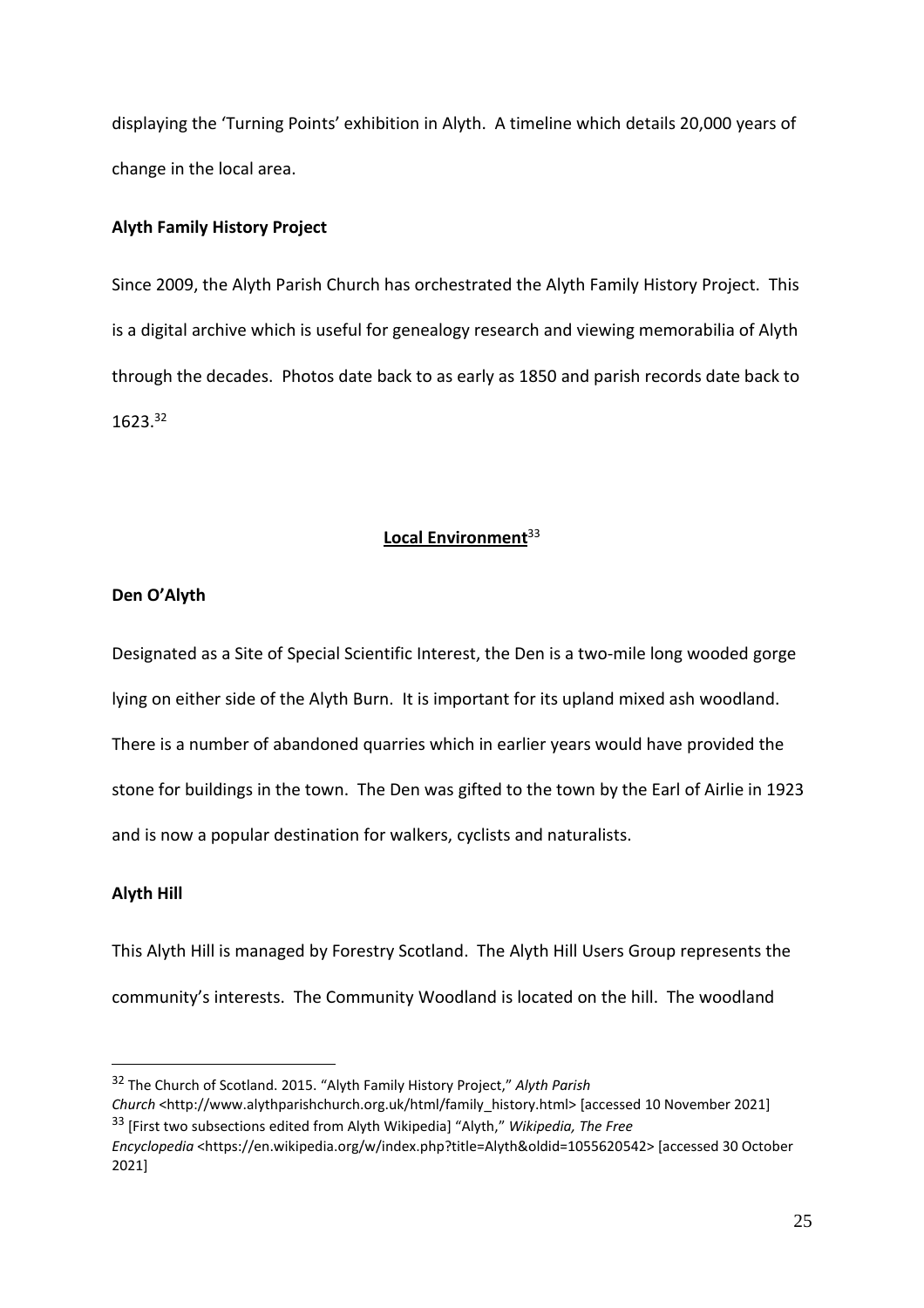contains picnic tables, walking paths, an orchard and a pond.  $34$  It is also a surviving commonty, which means that the land is not owned by anyone and can be used by everyone. It has never been divided by judicial process.<sup>35</sup>

## **The Cateran Trail**

Alyth is situated on the Cateran Trail, a fully way-marked 64-mile route through Perthshire and the Angus glens. Routes pass through Alyth in both Stage 4 and Stage 5 of the Trail. Walkers and cyclists travelling on these routes can take in the scenic views through the hills of Alyth and panoramic views from the top of Alyth Hill.<sup>36</sup>

## **Alyth Burn**

The Alyth Burn bisects the town and is crossed by two road bridges and four footbridges, including the 17<sup>th</sup>-century Packhorse Bridge.<sup>37</sup> The picturesque burn is well loved by the Alyth community. Since the Burn flooded in 2015, knocking out one of the footbridges and damaging homes and businesses, it has been a running concern that such an event will happen again. There have been various flood teams over the years. The most recent team formed in November 2021 following a minor flood event.

# **Alyth in Bloom**

<sup>34</sup> "Alyth Community Woodland." 2014. *Froglife* <https://www.froglife.org/dragonfinder/scotland/practicalconservation/2014-sites/alyth-community-woodland/> [accessed 12 November 2021]

<sup>35</sup> Cooper, Clare. 2019. "Hill of Alyth - Cateran Ecomuseum," *Cateranecomuseum.Co.Uk* (Cateran Ecomuseum) <https://cateranecomuseum.co.uk/site/hill-of-alyth/> [accessed 6 December 2021]

<sup>36</sup> "The Cateran Trail." 2021. *Perth and Kinross Countryside Trust* <https://www.pkct.org/cateran-trail> [accessed 12 November 2021]

<sup>37</sup> "Alyth," *Wikipedia, The Free*

*Encyclopedia* <https://en.wikipedia.org/w/index.php?title=Alyth&oldid=1055620542> [accessed 30 October 2021]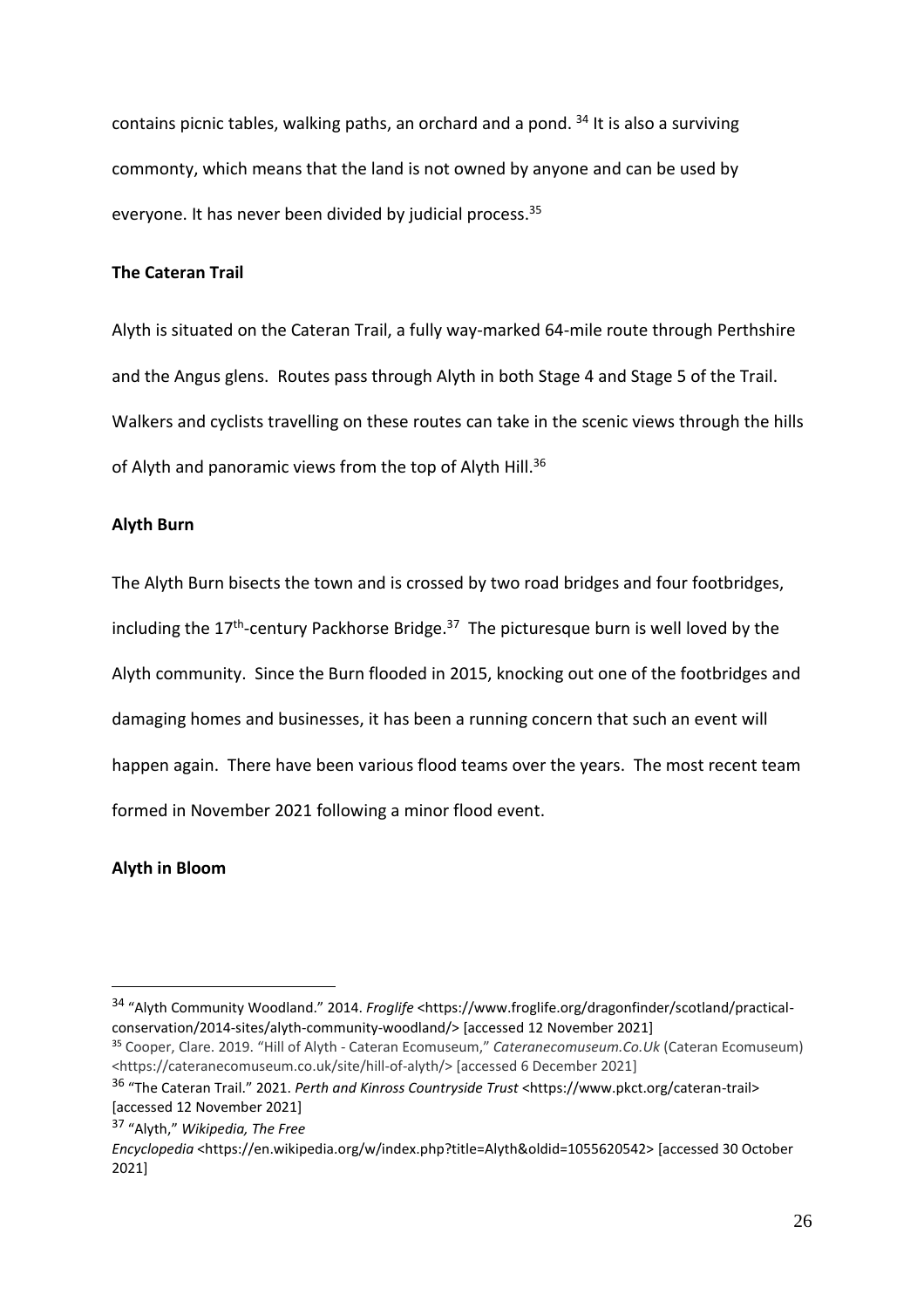Alyth in Bloom have carried out a significant amount of work in the town. Formed in 2000, the group has improved the appearance of the town by creating flower beds and installing hanging baskets. In 2021, Alyth in Bloom opened a Community Garden and completed the burnside regeneration.

#### **Traffic and Transport**

#### **Roads and Parking**

The main car-park in Alyth is on Market Square. This includes disabled parking spaces and electric car charging bays. There is also a small car park at the Den O' Alyth. Many residents also park on the streets outside of their homes. Many have voiced that there is a need for more and/or improved parking in Alyth.

Due to being an ancient market town, many of the roads are quite narrow. This combined with street parking has increased difficulties for drivers. The community has highlighted the bottom of Toutie Street as a particular cause for concern. Some have floated the idea that Alyth should be a one-way system.

#### **Bus**

Stagecoach operate hourly buses (Monday-Saturday) to both Dundee and Perth. This also connects to other outlying towns – such as Blairgowrie – as part of the route. On Sunday, this service is significantly reduced. Return buses from Dundee and Perth have a final service at 10:20pm and 10:43pm respectively. This means that if travelling by bus to do an

27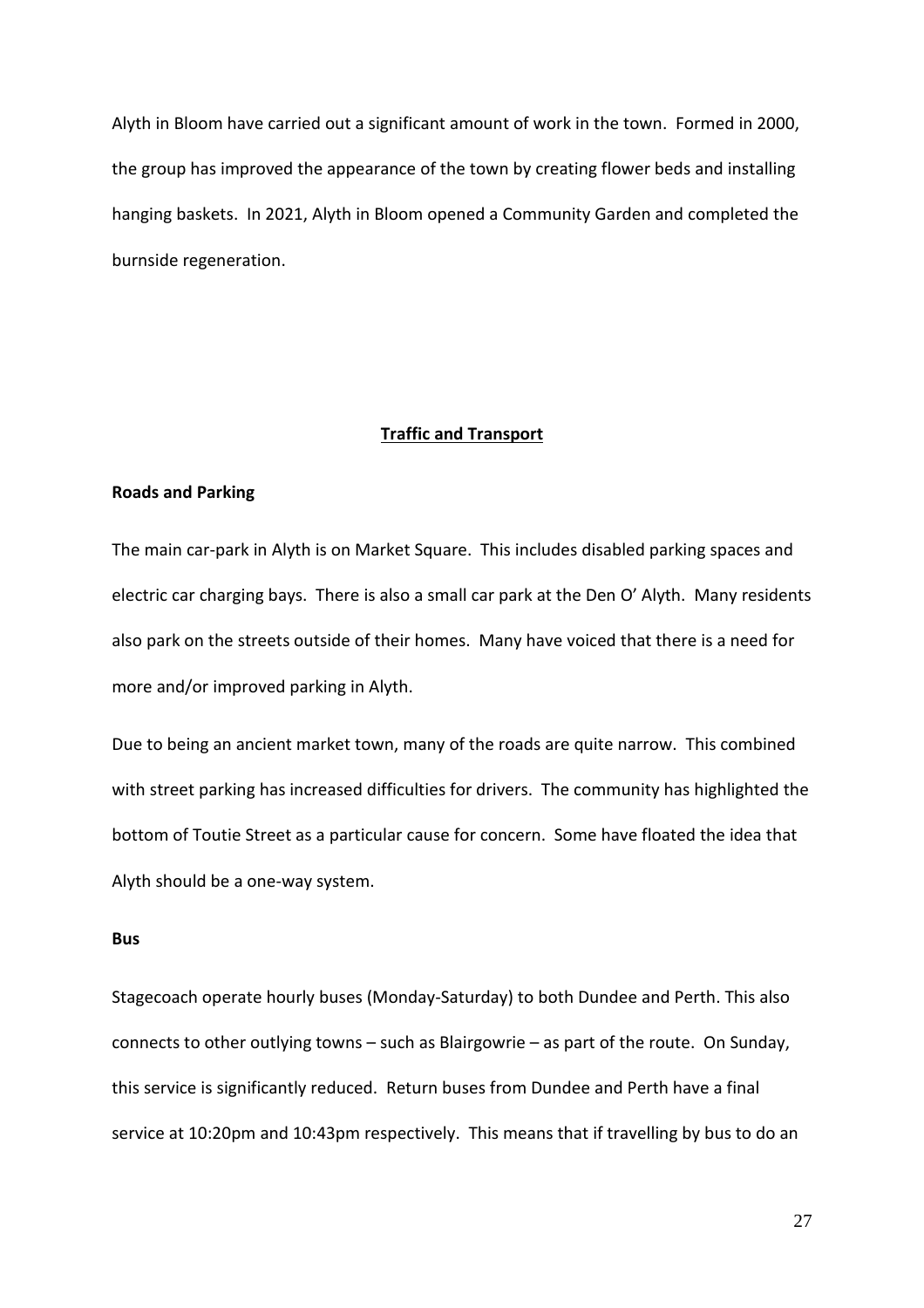activity in the evening (e.g. theatre show, clubs, etc), they would have to book a hotel and return the next day or book a taxi.

JP Coaches run a service during the daytime to and from Kirriemuir. The final service to Kirriemuir is at 6:03pm. The final bus to Alyth is at 6:25pm.

A number of members of the community would like to see improved public transport, particularly concerning service frequency. Some would also like to see greater connectivity to other towns with services starting to run to Dunkeld and/or Forfar. Many also noted that it would be beneficial to introduce buses which have the capacity to carry bikes in order to encourage more active travel in the area.

# **Rail**

There is no rail service in Alyth. Residents have to travel to Perth or Dundee to catch the train.

# **Taxis**

There is a private taxi service in Alyth, Zak's Taxis. This is booking only.

# **Community Transport**

There is currently no community transport.

# **Car Ownership**

Below details the number of cars and vans owned per household as per the 2011 census. 38

| No cars | One car | Two cars | Three cars | Four + cars |
|---------|---------|----------|------------|-------------|
|         |         |          |            |             |

<sup>38</sup> [OCSI], and [HACT]. 2021. *Community Insight Profile for 'CAP Alyth' Area*, p.41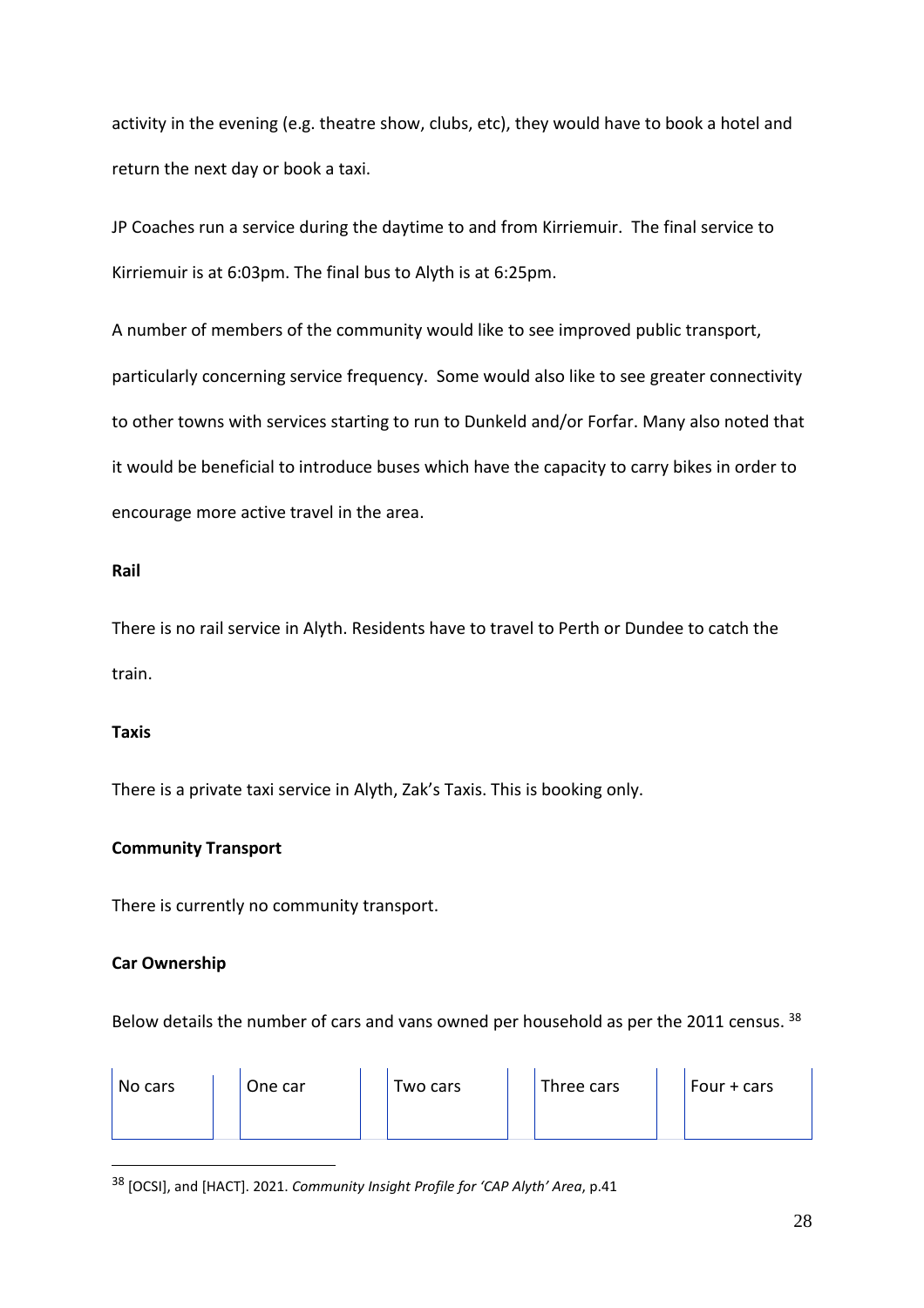| 295 | 630 | 385 | 65 | 40 |
|-----|-----|-----|----|----|
|     |     |     |    |    |

How these statistics have changed will be re-evaluated following the 2022 census.

## **Police, Resilience and Emergency Services**

# **Community Police Officer**

Alyth does not have a police station, the closest is situated in Blairgowrie. However, Alyth does have a Community Police Officer, Constable Gavin Munro. He is part of a newly formed pro-active community team and is responsible for both Alyth and Meigle.

The Community Police Officer is a point of contact in the community. Prior to lockdown,

Munro's predecessor used to conduct 'Coffee with a Cop' sessions in the Café in the Square.

Residents would be able to have their concerns addressed during these sessions.

## **Ambulance**

The closest ambulance depot to Alyth is situated at Blairgowrie Community Hospital. However, this serves many rural areas. As such, ambulances sometimes have to travel from as far away as Perth or Dundee. As a result of this, it has been suggested that Alyth could benefit from a volunteer first-response team.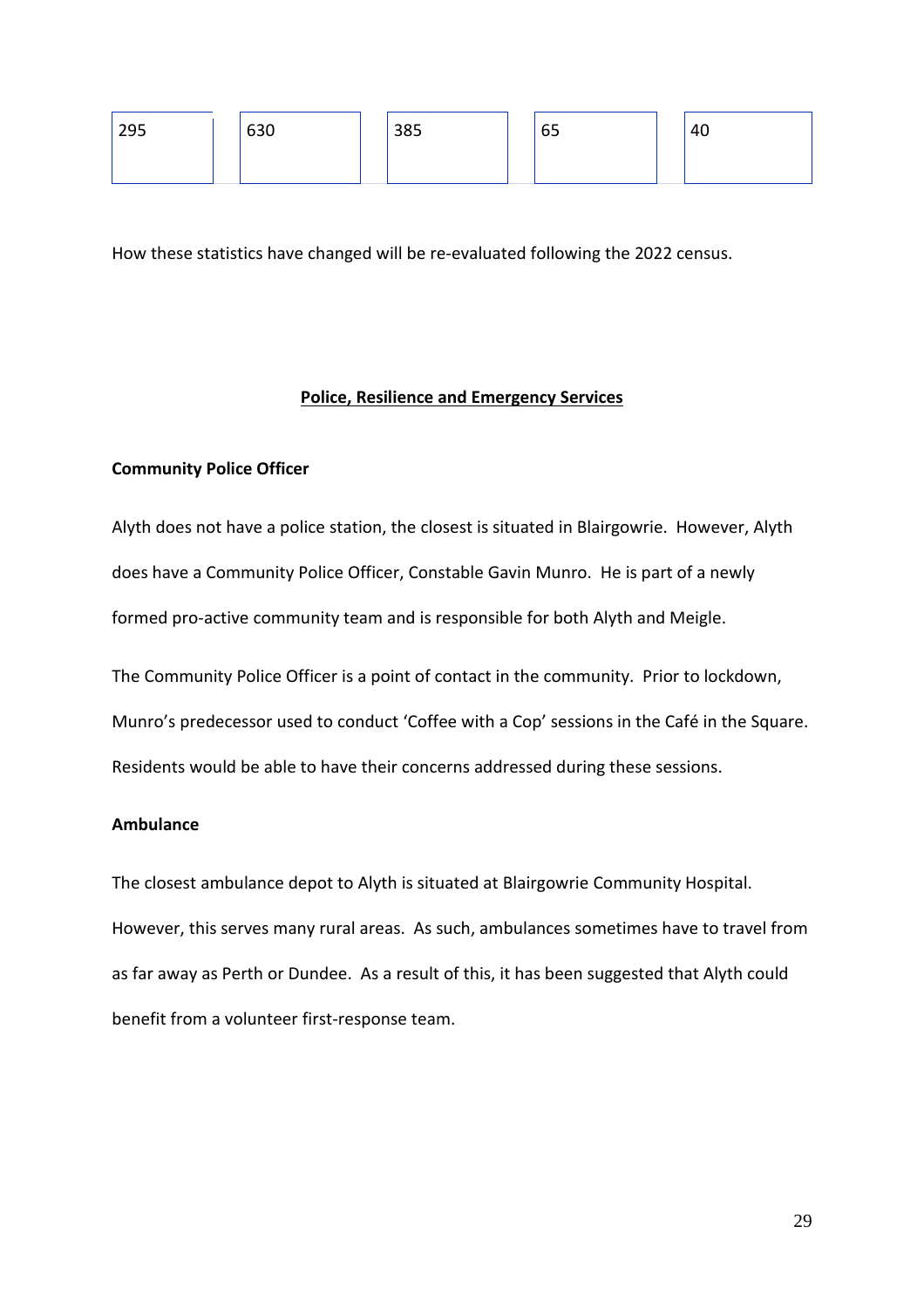## **Volunteer Firefighters**

The Alyth Fire Station has been in use since 1971. Ownership was transferred to the Scottish Fire and Rescue Service in 2013.<sup>39</sup> There is not an official fire service, however there is a volunteer fire team as part of the Retained Duty System. This is headed by Graham Davidson.

## **Volunteer Flood Team**

Alyth also has a volunteer flood-response team as part of its resilience plan. This is a collaborative initiative between the Alyth Development Trust and Alyth Community Support Group. The team is lead by Grant Train and they are the first responders to any flood events.

#### **Food For Thought**

"Food for Thought is a foodbank and community support hub providing support to lowincome households in Alyth and New Alyth, as well as supporting economic and emergency resilience for the wider community." <sup>40</sup> Food For Thought is also aiming to reduce food wastage. All members of the community can use Food For Thought on a 'take what you

<sup>39</sup> "Fire Station Details."

<sup>[</sup>n.d.]. <http://www.firestations.org.uk/Station\_Details.php?stn=Alyth%20fire%20station&lat=56.619465&lon =-3.226902> [accessed 14 November 2021]

<sup>40</sup> "Food for Thought Donations." [n.d.]. *Love Alyth* <https://lovealyth.org.uk/food-for-thought-donations/> [accessed 13 December 2021]